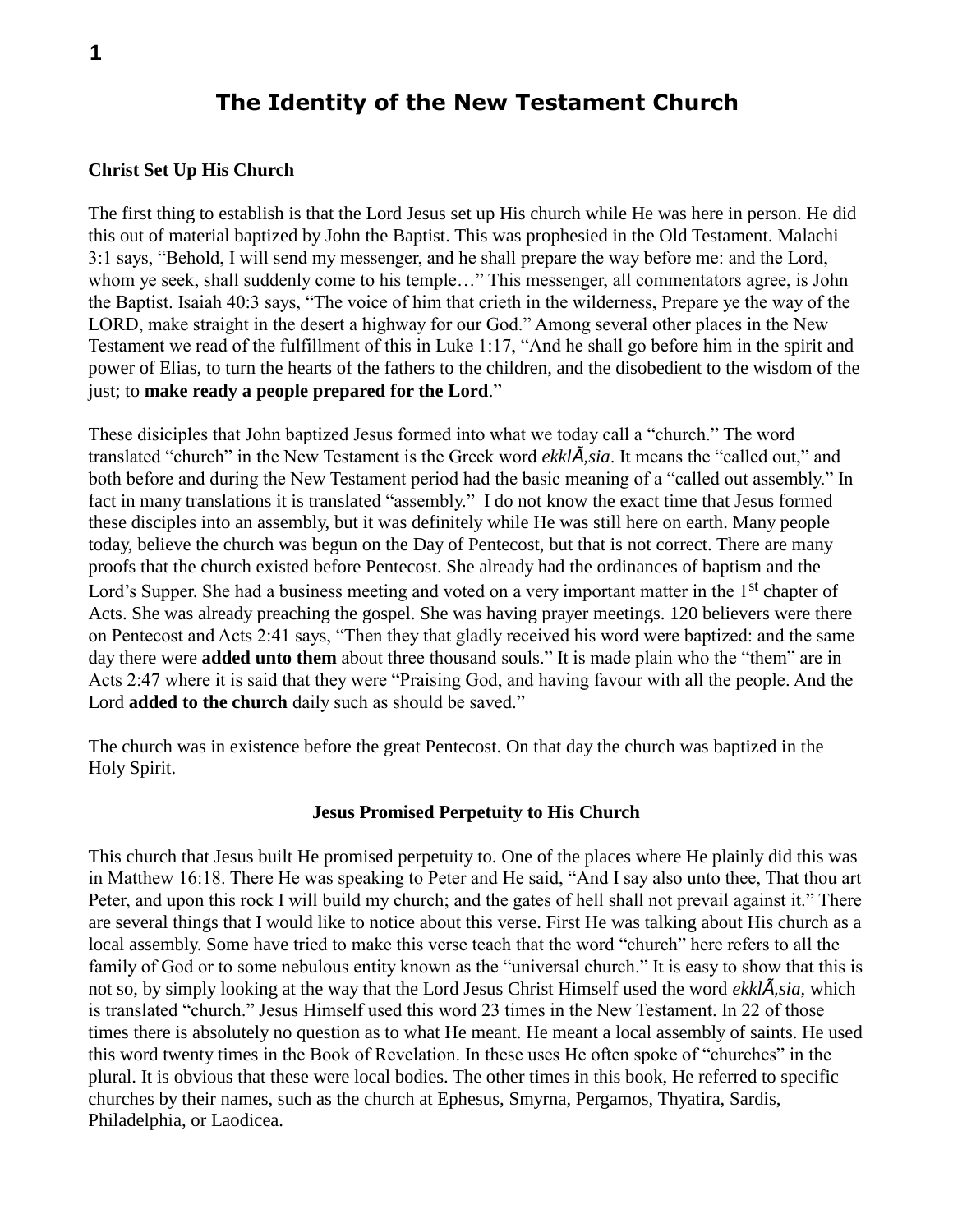The other three times Jesus used this word are in the Gospel of Matthew. Two of these instances are in Matthew 18, and in both instances it is perfectly obvious that the reference has to be to a local body of saints. This passage, which concerns church discipline, is found in Matthew 18:17 and reads, "And if he shall neglect to hear them, tell it unto the church: but if he neglect to hear the church, let him be unto thee as an heathen man and a publican." This is very obviously a local body.

This leaves the passage in Matthew 16: 18 the only one in which the meaning can be disputed. It is plain that the Lord used the word *ekklÂsia* here with the same meaning He used it elsewhere. To do otherwise would have been to obscure the meaning.

The word "church" here is used in the *institutional* or *generic* or *abstract* sense. To illustrate this usage of a word we read in Ephesians 5:23, "For the husband is the head of the wife…" What this obviously means is that each particular husband is the head of his particular wife. There is not some gigantic "universal husband" who is the head of a huge "universal wife!" Another illustration can be found in 1 Timothy 3:12, "Let the deacons be the husbands of one wife…" Here, the word "wife" is used in the generic sense. This verse plainly teaches that each deacon is to have one wife. It does not mean that all the deacons are married to one "universal" wife!

So when Christ says that He will build His church, He is using this word in the generic or institutional or abstract sense. The church is actualized only in local congregations. The abstract concept of the church only becomes concrete in visible, local congregations. He is saying, "I will build my local congregations and the gates of hell shall not prevail against them."

Another passage in which Jesus promised perpetuity to His assembly is Matthew 28:18-20, which reads, "And Jesus came and spake unto them, saying, All power is given unto me in heaven and in earth. Go ye therefore, and teach all nations, baptizing them in the name of the Father, and of the Son, and of the Holy Ghost: Teaching them to observe all things whatsoever I have commanded you: and, lo, I am with you alway, even unto the end of the world. Amen." Here Jesus Christ is commissioning His church to carry on in His physical absence. He promised to be with them to the "end of the world." The word translated "world" here is *aiÃ?n*. It means "age." The Lord promised to be with them till the end of this age or the end of time. Who did the Lord promise to be with? He promised to be with His apostles as they were considered in their capacity as **foundation stones** in the church of the Lord Jesus Christ. This is made plain as He speaks to the saints in Ephesus in Ephesians 2:19, 20, "Now therefore ye are no more strangers and foreigners, but fellowcitizens with the saints, and of the household of God; And are built **upon the foundation of the apostles and prophets**, Jesus Christ himself being the chief corner stone…" Some people insist that this commission was given to the apostles, but we must remember that the apostles were **in the church**, not separate from it. We learn in 1 Corinthians 12:28 that, "God hath set some in the church, first apostles…"

It is obvious that this commission was given to the church through the apostles. The Lord promised to be "with you" till the end of the age. The apostles died long ago, but the Lord is still with His church as He promised to be. It is very interesting that those who believe that this commission expired on the death of the apostles nevertheless still use the formula for baptism given here. They still baptize "in the name of the Father, and of the Son, and of the Holy Ghost…" The only place in the New Testament where that formula is given is in Matthew 28: 19. The question might be asked of those who deny the relevance of this commission in the present day as to which part is inoperable. Are we still to teach (make disciples), baptize, and teach those things the Lord has commanded us to do? If so, in which way is the commission no longer in force today?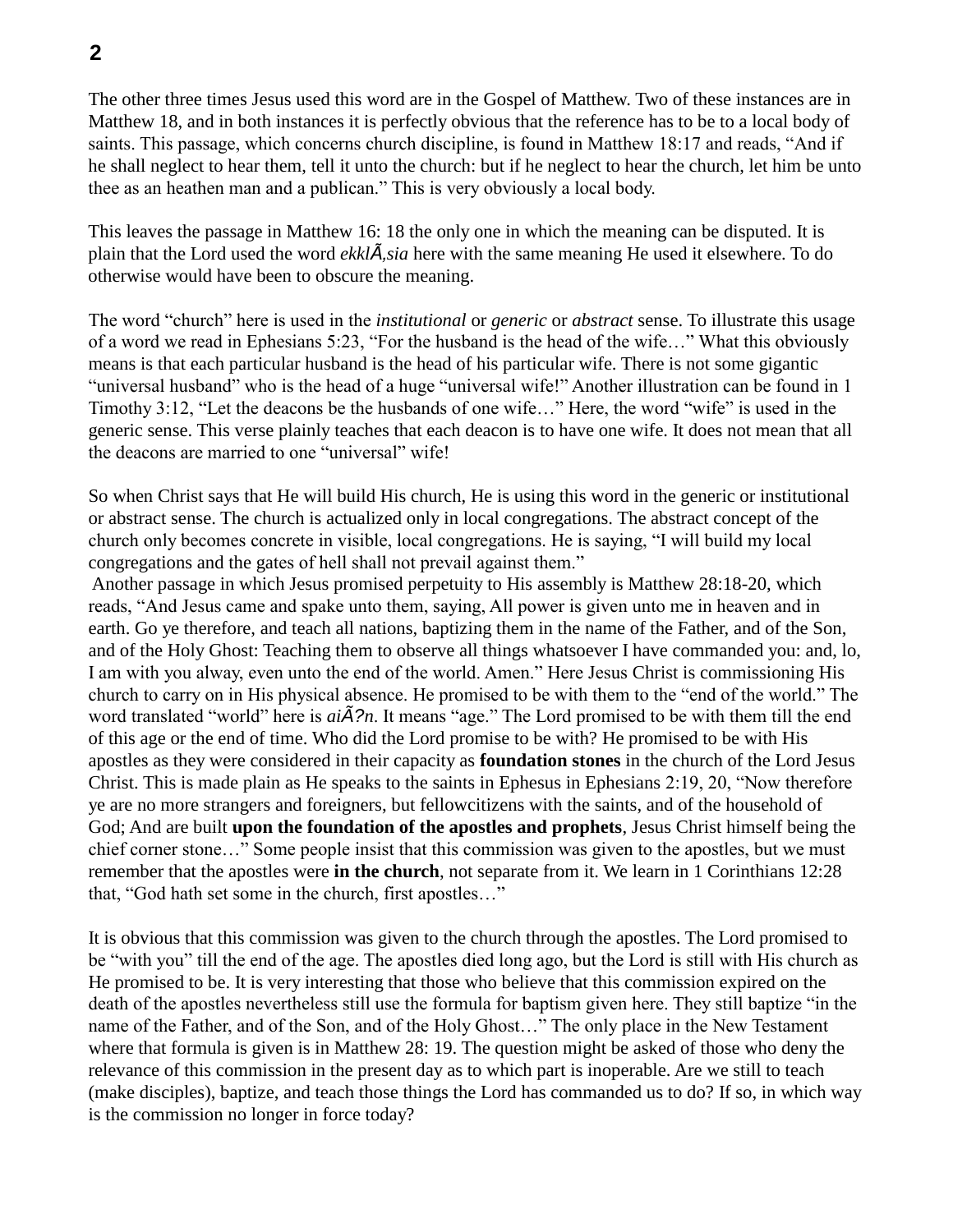Another Scriptural passage that teaches perpetuity concerns the Lord's Supper. Speaking of the Lord's Supper Paul said in 1 Corinthians 11:26, "For as often as ye eat this bread, and drink this cup, ye do shew the Lord's death till he come." Here he plainly teaches two wonderful truths. He promises that the Lord is coming again. This clearly refers to the Second Coming of Christ. He also teaches that someone is going to be showing forth the Lord's death until that time. The Corinthian saints to whom this was written died about 2000 years ago. It is plain that the "ye" refers to God's church that will be perpetuated until the Second Coming.

# **The Role of History**

Some people may base their doctrine of church perpetuity on uninspired history. There is indeed a great deal of history which shows that a very large number of people have existed down through the centuries who were never in what became the Roman Catholic Church. There is much evidence that various groups of these people had a direct link to each other. However, to be honest, it is impossible to actually trace a chain link between churches all the way from the apostolic era to the present time. For reasons known only to Himself, the Lord has so allowed the historical record to be obscured that this is impossible. Many records of God's churches have been destroyed by their enemies. Often the churches were so grievously persecuted that they had to hide out and deliberately left no records.

The role that uninspired history must play in studying church perpetuity is the same role that Creation Science must play in the Creation/Evolution debate. Bible believing Christians are very thankful for the rise of Creation Science in the last few decades. These scientists provide us with much evidence and with much comfort that the earth was created just like God said it was in the Bible. They show evidence of the great flood that occurred in Noah's time. We thank God for their diligent work that leaves unbelievers and scoffers without excuse.

However, the work of the creation scientists is **not** the reason that Bible believing Christians believe that God created the heavens and the earth in six days, and that a flood covered the earth in the days of Noah. We believe those things simply because the Bible says they happened and, because we are born again, we believe the Bible. We identify with the truth taught in Hebrews 11:3, which says, "**Through**  faith we understand that the worlds were framed by the word of God, so that things which are seen were not made of things which do appear." Our God-given faith gives us the ability to believe what the Bible says. The Lord said that He created the universe by the Word of His mouth, so we just believe it. We would believe it even if there were no creation science.

Believing in church perpetuity works the same way. Just as the creation scientists give us much comfort, so does church history give much comfort and encouragement for those of us who believe what the Bible plainly teaches about church perpetuity. Even if all the historical records were destroyed, we would still believe that Christ has preserved unbroken not only the truth, but also the divine institution, which He calls "the house of God, which is the church of the living God, the pillar and ground of the truth." (1 Tim. 3: 15).

Let me give a homely illustration of how church history is a comfort to those who believe the Bible doctrine of church perpetuity. Let us suppose that we are standing high up on a mountain and watching a blue 1971 Plymouth Valiant (one of the best cars I have ever owned!) going down the mountain on a winding road. Suppose that the little car enters a long tunnel and we don't see it for a while. Now let us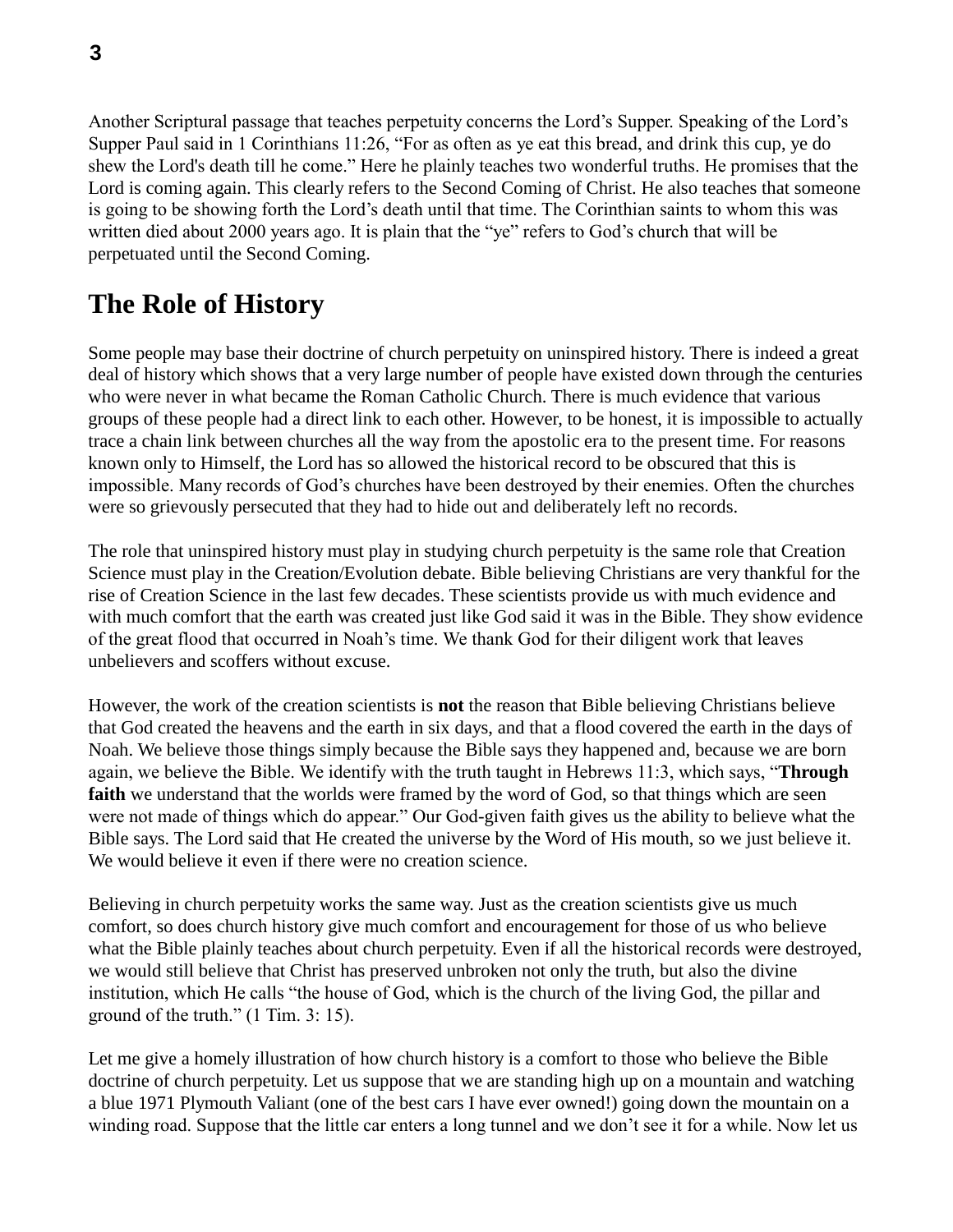imagine that at the other end of the tunnel we see a blue 1971 Plymouth Valiant emerge. A reasonable assumption would be that we have seen the same automobile enter one end of the tunnel and come out at the other end. We cannot be absolutely sure, but this is a valid assumption.

Applying this illustration to church history, we can find groups of people who taught and practiced the truth of the Bible in various countries of the world. Sometimes they were driven from view by persecution. A period of time elapses and we see a group with another name, but teaching and practicing essentially the same things in a country that is fairly close to the one in which they disappeared from view. It would be a valid assumption to surmise that these were essentially the same people and that truth had been passed from one group to the other. We do not have conclusive proof that the two groups are connected, but this is the most viable assumption.

However, much as this abundant historical evidence comforts us that is not why those of us who believe in the Biblical doctrine of church perpetuity believe in it. We have much surer grounds than this. Since the Bible is our sole rule of faith and practice, we could not use history as a basis for our practice even if that history were conclusive as to our succession.

# **Church Perpetuity Divinely Demonstrated**

The Lord gave us several decades of **inspired history** in the Acts of the Apostles in which He plainly showed us how He perpetuated His church. As one gives the book of Acts a fair reading the inevitable conclusion must be that each of the churches begun there had a connection with another one. There is not a single instance of a church just suddenly coming into existence with no connection with previously baptized believers. We have already seen that the apostles were foundation stones in the New Testament church. Speaking to them in this capacity, He said to them in Acts 1:8, "But ye shall receive power, after that the Holy Ghost is come upon you: and ye shall be witnesses unto me both in Jerusalem, and in all Judaea, and in Samaria, and unto the uttermost part of the earth." It is true that individual Christians are to be witnesses for the Lord, but here He obviously is giving His commission to them in a corporate church capacity. The apostles as such would not live long enough to spread the gospel to the uttermost part of the earth. Jesus Christ was commissioning His ministers through the church to do this.

In the second chapter of Acts the Holy Spirit came to the church and empowered her to do what she had been commissioned to do. The people that were baptized that day and added to the church were baptized by the ministers of that church. Not just any baptismal administrator would have been acceptable.

The church continued at Jerusalem and many people were added to her. Eventually the church at Jerusalem was persecuted and many of the members were scattered abroad throughout Judaea and Samaria. When they were scattered abroad they preached the word everywhere they went. (Acts 8: 1, 4). When we next hear of these scattered saints they had been formed into churches as we can see from Acts 9:31, "Then had the churches rest throughout all Judaea and Galilee and Samaria, and were edified…" The connection they had with the church at Jerusalem is obvious.

One of those scattered abroad was Philip who went down to the city of Samaria, preached, and baptized those who believed. There was a connection here with the church at Jerusalem, because Philip came from that church. This connection is also seen in the fact that when the apostles, who had remained in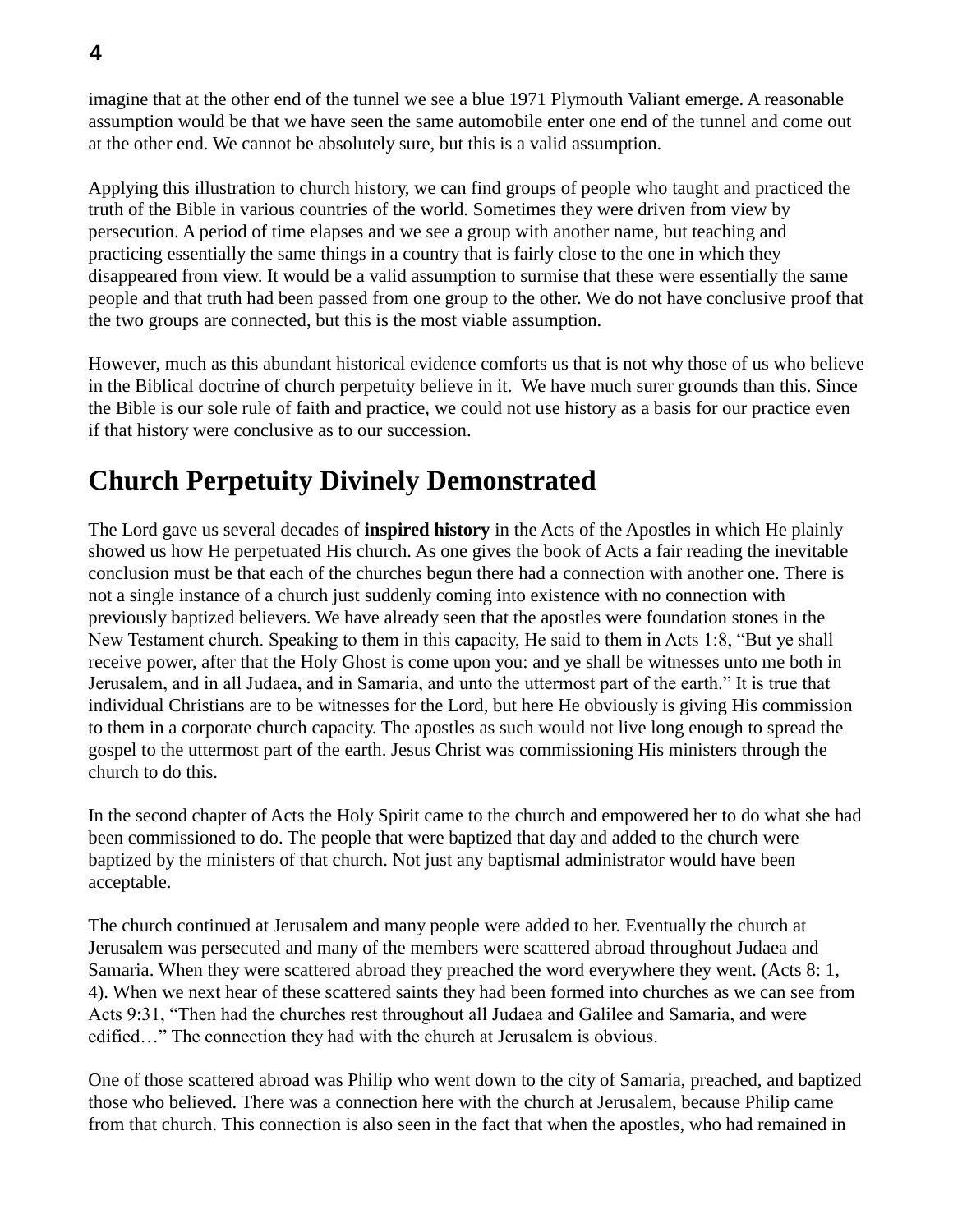**5**

Jerusalem, heard that that the gospel had been preached in Samaria, they sent Peter and John to investigate the matter. When they had done this they returned to Jerusalem, and "preached the gospel in many of the villages of the Samaritans." (Acts 8: 25). Any churches formed in Samaria then had a link with the church at Jerusalem through the work of Peter and John. This was obviously a partial fulfillment of Acts 1: 8.

Also in this 8<sup>th</sup> chapter of Acts we have the account of Philip preaching to the Ethiopian eunuch and baptizing him. The eunuch went on his way to Ethiopia, rejoicing as he went. There is a great likelihood that he started a church in Ethiopia. If so, that church had a link with the church at Jerusalem through Philip.

It is also a certainty that the disciples in Damascus had a knowledge of and no doubt a connection with the church at Jerusalem. Ananias baptized Paul in Damascus. Where would he have learned of the ordinance of baptism except from the apostles or from others who had been under the teaching of the apostles? From Acts 9: 19, 25 it seems certain the disciples, as Christians are often referred to in the Acts, were banded together in a church capacity.

When the Lord opened the door of the gospel to the Gentiles, He sent Peter, who was from the church at Jerusalem, to Caesarea, to baptize Cornelius. The pattern holds true here-a man from an existing church, going and baptizing others. There is a link here between the church at Jerusalem and the believers in Caesarea. Another indication that there was a very close link between the church at Caesarea and the one at Jerusalem is the fact that many in the church at Jerusalem very closely questioned Peter about what had happened at Caesarea. They were satisfied when Peter told them what had happened.

One of the most prominent and evangelistic churches in the entire Acts is the one at Syrian Antioch. This church very definitely had a link with the one at Jerusalem, because it was formed of those who were scattered abroad at the time of the persecution of Stephen. See Acts 11: 19-21. The church at Jerusalem was so interested in hearing of the formation of this church they sent Barnabas to see what had happened. Barnabas was thrilled at what the Lord was doing there and sent to Tarsus for Paul to come and help in the work. It is also interesting to note here that even though the Scriptural teaching is that each church is autonomous before God and that no church can lord it over another, there should be, nevertheless, a close love and cooperation among sister churches. The church at Antioch took up a collection to help the brethren in Judea, who were experiencing difficult times because of impending famine.

When we come to the 13<sup>th</sup> chapter of Acts we see a great increase in evangelistic activity. The church at Antioch, acting under the control of the Holy Spirit, and under the influence of her leaders, sent Paul and Barnabas on a journey to preach the gospel. It is very interesting that both the expressions "they sent them away," and "they, being sent forth by the Holy Ghost," are used. The assembly at Antioch was following the directions of the Holy Spirit.

# **The Case of the Synagogues**

Here, we make a very interesting discovery. The first place Paul and his companions always preached in, when one was available, was a synagogue. These religious gatherings of Jews were found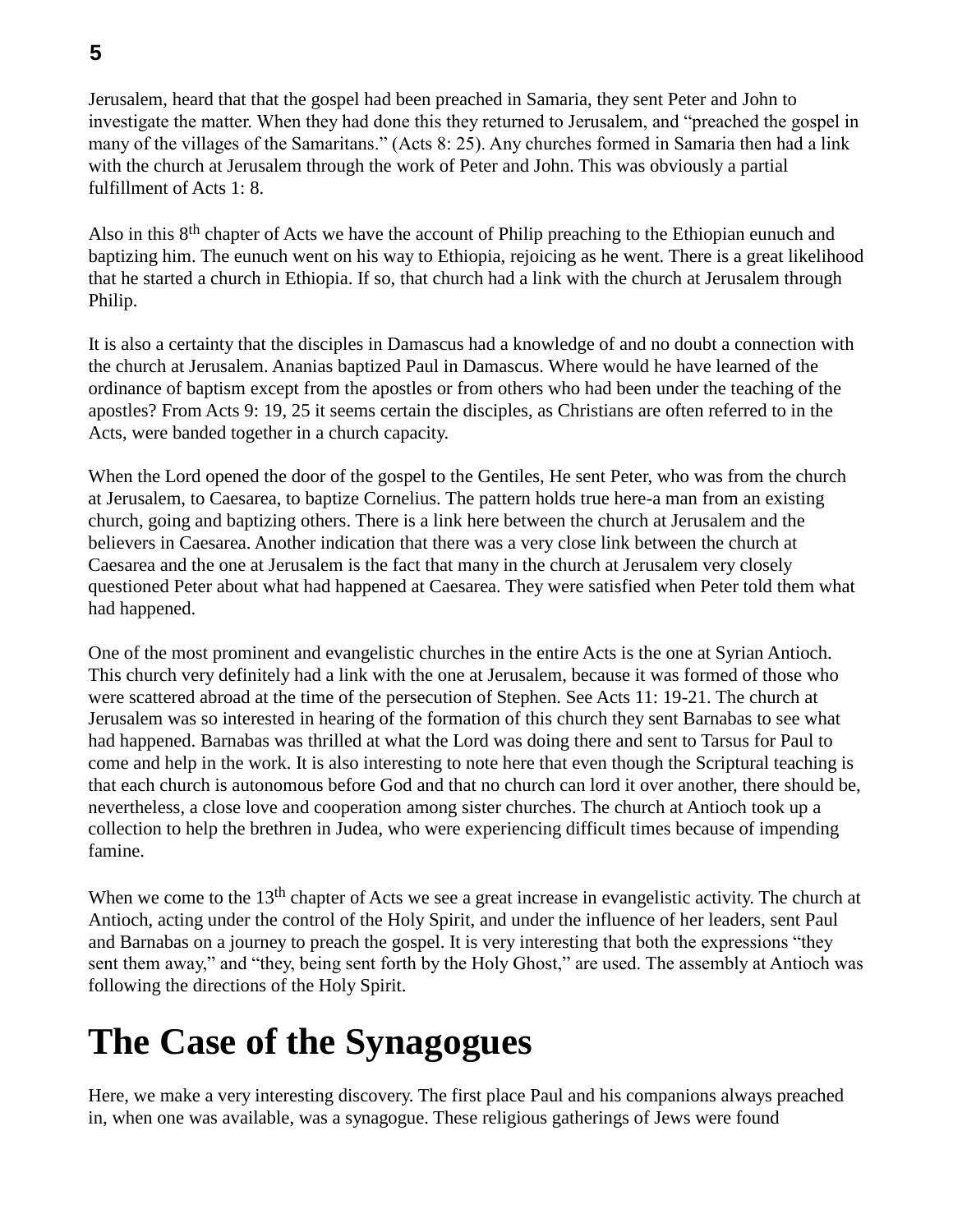throughout the Mediterranean world. Many times God had caused the Jews to be dispersed among divers places. Almost invariably these dispersed people would organize a synagogue in which to worship. If there had been any place where the conditions were right for a church to just be spontaneously formed without a connection with a previously existing church it would have been in a synagogue. In these assemblies the Old Testament was preserved. These Jews guarded the doctrine of

monotheism in the midst of a pagan, polytheistic world. They were looking for the promised Messiah. However, there is **not a single instance** in the entire book of Acts where a church was spontaneously formed from a synagogue. In **every instance** where a synagogue was involved in Acts, preachers from already existing churches preached there and formed churches from those who were gathered out of the synagogues by the preaching of the gospel of the Lord Jesus Christ!

Paul and Barnabas preached in synagogues on the island of Cyprus. From Cyprus they went to Asia Minor and preached in the synagogue at Pisidian Antioch. Here "many of the Jews and religious proselytes followed Paul and Barnabas." (13: 43). They next went to Iconium and spoke to the people there. Then, being driven out by persecution, they went to Lystra. They then preached the gospel in Derbe. They returned to Lystra, Iconium, and Pisidian Antioch, "confirming the souls of the disciples, and exhorting them to continue in the faith."

It is plain that they organized churches in each of these cities, because it is said in Acts 14:23, "And when they had ordained them elders in every church, and had prayed with fasting, they commended them to the Lord, on whom they believed." They then ended this particular evangelistic journey by returning to Syrian Antioch and told all that the Lord had done through them. How plain it is to see how God perpetuated His churches. Some of those from the church at Jerusalem had been scattered by persecution, and had gone to Antioch and formed a church. Then some from this church went out and formed other churches. In not one instance did a group of people just spontaneously "spring up" and organize a church with no connection to a previously existing church.

When we come to Acts 15 it is clear that the churches had a connection with each other. When a problem arose there was a meeting between members of the churches of Syrian Antioch and Jerusalem. Admittedly this was still the era in which the apostles lived and they had authority that no man or set of men have today. Nevertheless it is very plain that no churches were involved here who had just "sprung up" on their own with no connection with already existing churches.

After the council meeting at Jerusalem Paul and Silas went out from the church at Antioch of Syria to visit the churches that had previously been founded in South Galatia. They attempted to go into the province of Asia, but were forbidden by the Holy Spirit to do so. When they came to the city of Troas on the eastern shoreline of the Aegean Sea Paul had a vision in which he was directed to enter Macedonia, the extreme southern tip of the continent of Europe. They were blessed to gather a church in Philippi. Their next stop was Thessalonica, where they formed a church from Jews whom they had gathered from a synagogue. Through the preaching of the gospel there were believers also in Berea and Athens. Nothing is said for certain about churches being formed in these places.

From Athens Paul traveled overland to Corinth, where he stayed for about eighteen months. Here Paul again gathered believers out of the synagogue and formed a Christian assembly. He then went to Ephesus on his way home to Syrian Antioch, where he shared his good news about his evangelistic work with the church there. Let us note that each of the churches established on this journey had a connection with the church at Antioch, from whence Paul had started and let us also note that no church just began, with no connection with another one. On several occasions churches were formed from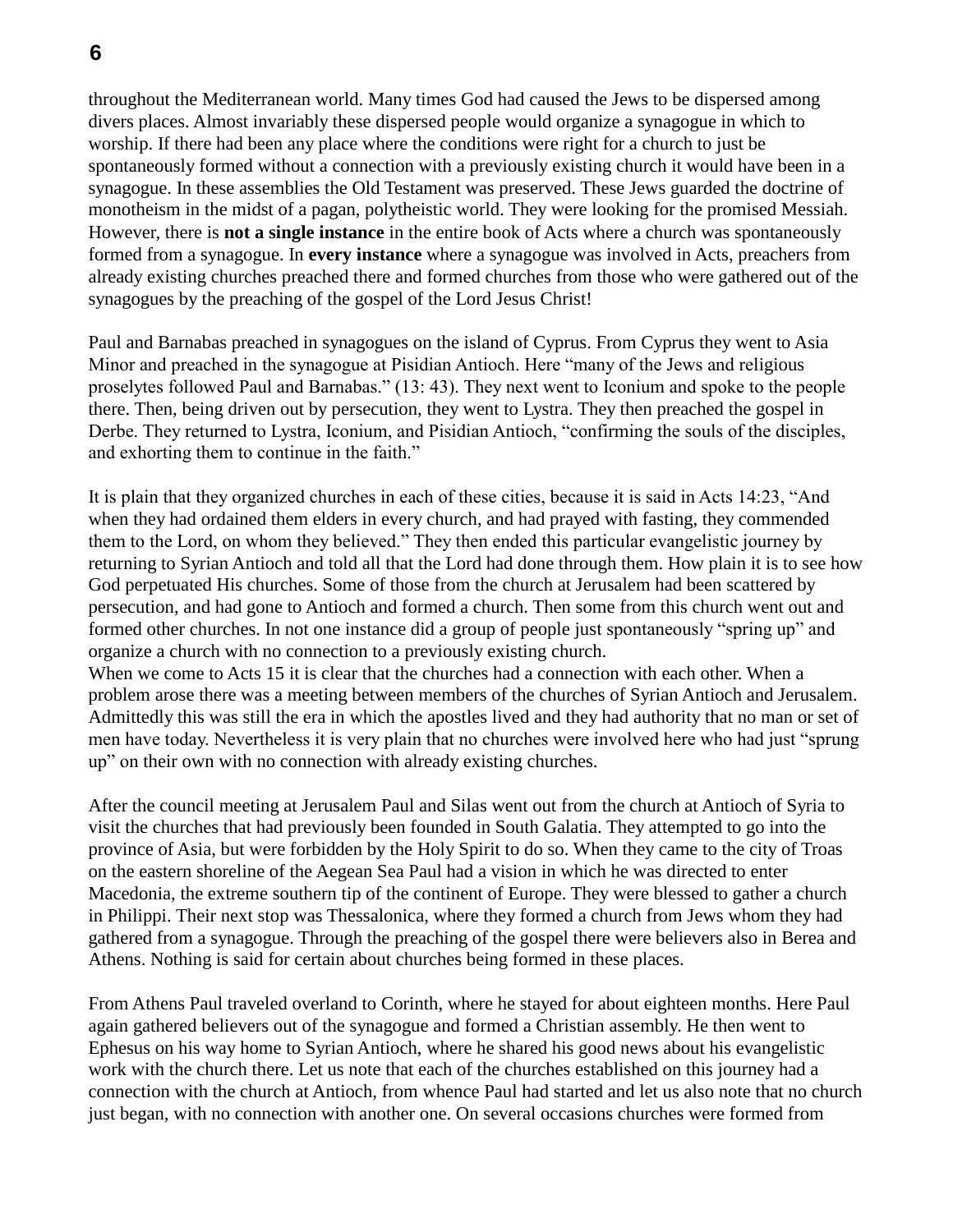people who had been gathered out of synagogues. The Lord plainly shows from this book of Acts how He has perpetuated His churches.

On Paul's third evangelistic journey he departed again from Antioch. His primary purpose on this journey was to strengthen the churches he had already established. He spent more than two years at Ephesus while on this journey and many of the churches of Asia were formed during this time. It is commonly believed that during this time the church at Colosse was formed by some of Paul's assistants, principally by Epaphras. (Col. 1: 7; 4: 12, 13).

Paul was later arrested, spent some time in prison at Caesarea, and was finally sent to Rome. When Paul arrived in Rome there were believers formed into a church or churches already in existence. In fact, in the epistle to the Romans that Paul had previously written, he had mentioned many of the believers in Rome by name and evidently knew a great deal about them. The Roman saints had heard of Paul and were eager to greet him as he came to their city. A reading of Acts 28: 14, 15 makes this very evident. We do not know for sure how or by whom the church at Rome had been established. However, it is only reasonable to assume that this church had a connection with other churches. These Roman saints had a definite correspondence with the other churches that had been formed by Paul. This is the only viable assumption, since we have incontrovertible proof how the other churches in the book of Acts were founded. The book of Acts shows the establishment of believers into churches from Jerusalem all the way to Rome. There is a definite connection between these churches. These churches all had a baptismal or institutional connection. They were not merely connected in agreement on doctrine and practice.

#### **In Summary**

Even though we have much secular history to demonstrate that a very large group of believers existed outside of what became the Roman Catholic Church, we do not rely on this history to establish the doctrine of **Church Perpetuity**. This doctrine is based on the Scriptures. The Lord Jesus Christ promised perpetuity to the church He personally set up during His earthly ministry. The divinely inspired book of the *Acts of the Apostles* shows how this perpetuity occurred. It is plain from this inspired history that as the churches were perpetuated, they had a connection with one another. The truth was perpetuated through a succession of churches.

While much historical evidence does exist that supports this doctrine it is readily admitted that no one can conclusively trace their particular church all the way back to the apostolic era. This doctrine is based on faith. But this is not a blind, subjective "faith." Faith accepts what is taught in the Bible. Faith believes in church perpetuity because this doctrine is both taught and demonstrated in the Bible. All we are obligated to do is to trace our assembly back as far as we can. If we can see our origins were sound, we can assume that we have been perpetuated by the grace of God. If, however, we find that our origins are unsound, by either profoundly significant doctrinal or practical error, we need to find a church that is sound. This is not bigotry; this is trying to be faithful to what is taught in the Scriptures.

#### **Institutional Perpetuity**

Some folks will admit to perpetuity of truth, but will not admit to the unbroken perpetuity or succession of the church as an institution. This view of perpetuity is not an adequate interpretation of the Scriptures. We have already seen this by looking at the perpetuation of not only the truth, but also of the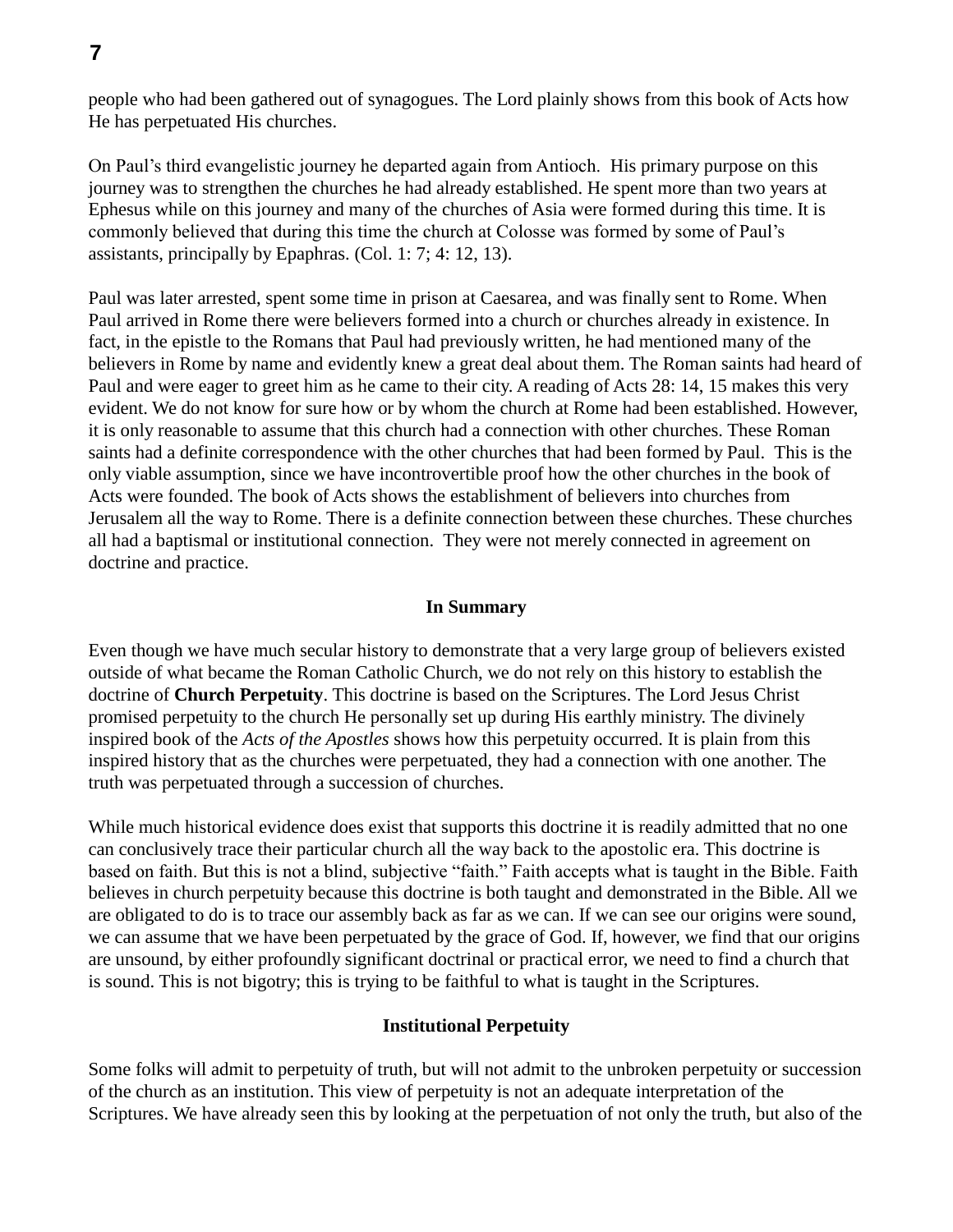institution of the church as we went through the Book of Acts. The Lord gave His gospel to the church as an institution. This is what He was doing in the commonly called Great Commission in Matt. 28: 18- 20. This is also the plain reading of 1 Timothy 3:15, where the apostle Paul says, "But if I tarry long, that thou mayest know how thou oughtest to behave thyself in the house of God, which is the **church** of the living God, the **pillar and ground of the truth**." Here the word "church" is used in the generic, institutional or abstract sense. The church here that Timothy was to behave in found concrete manifestation only in particular local assemblies. To further demonstrate how Paul is using the word translated "church" in this epistle it is only necessary to refer to verse five of this same chapter. Speaking of a bishop or pastor Paul asks, "If a man know not how to rule his own house, how shall he take care of the church of God?" Obviously each pastor is to take care of the particular local assembly over which the Holy Spirit places him.

The institution of the church is to be the "pillar and ground" of the truth. The church is to uphold and support the truth. Of course, there is a real sense in which the truth upholds and supports the church, but here the inspired Word of God emphasizes that the truth is supported in the God-ordained local assemblies that derive from the one Christ personally set up while He was here on earth.

Christ is the ground of the truth in the highest sense. The apostles are foundations in a secondary sense. As we have already seen from Ephesians 2:20 the church is "built upon the foundation of the apostles and prophets, Jesus Christ himself being the chief corner stone…" The ministerial gifts that Christ gave were in His church. The ascended Christ gave some, apostles; and some, prophets; and some, evangelists; and some, pastors and teachers…" (Ephesians 4:11). Where did He place these gifts? Did he give the gifts to individual Christians in their roles as individual believers or did He give the gifts to people to be used in the context of His church? The question is plainly answered in 1 Corinthians 12:28 where it is clearly taught, "God hath set some **in the church**, first apostles, secondarily prophets, thirdly teachers…"

This institutional, physical perpetuity of the church can also be seen in 2 Timothy 2:2 where Paul instructs Timothy, "And the things that thou hast heard of me among many witnesses, the same commit thou to faithful men, who shall be able to teach others also." Here we see the truth passed on from generation to generation, from older man to younger men. This is done, however, within the context of the institution of the church of the Lord Jesus Christ. Paul and Timothy were both members of the New Testament church. It is obvious that these "faithful men" were gifted members of the church. This very book from which this passage is taken is rightly called one of the Pastoral Epistles. This provides a look at how the Lord set up ministerial training in His churches. There is not even a hint at a seminary for the training of ministers in the New Testament. God's method for the training of ministers, as shown here, is the **apprenticeship** method of younger men apprenticing under established, older ministers of the Word.

In this day of disrespect for the church, when many so-called "para-church" organizations try to usurp the authority and functions that Jesus Christ personally gave to His church, we should jealously and zealously defend the prerogatives that many well-meaning people try to arrogate to individuals or to organizations that are not authorized by the Lord of the church. Christians should seek out and join themselves to the assembly that not only did Christ set up, but the one of which He and the apostles were members themselves! I want to be in the church that had as her first and best pastor, the Lord Jesus Christ Himself!

The church is entrusted with the business of maintaining the truth, of defending it from the assaults of error, and of transmitting it to future generations.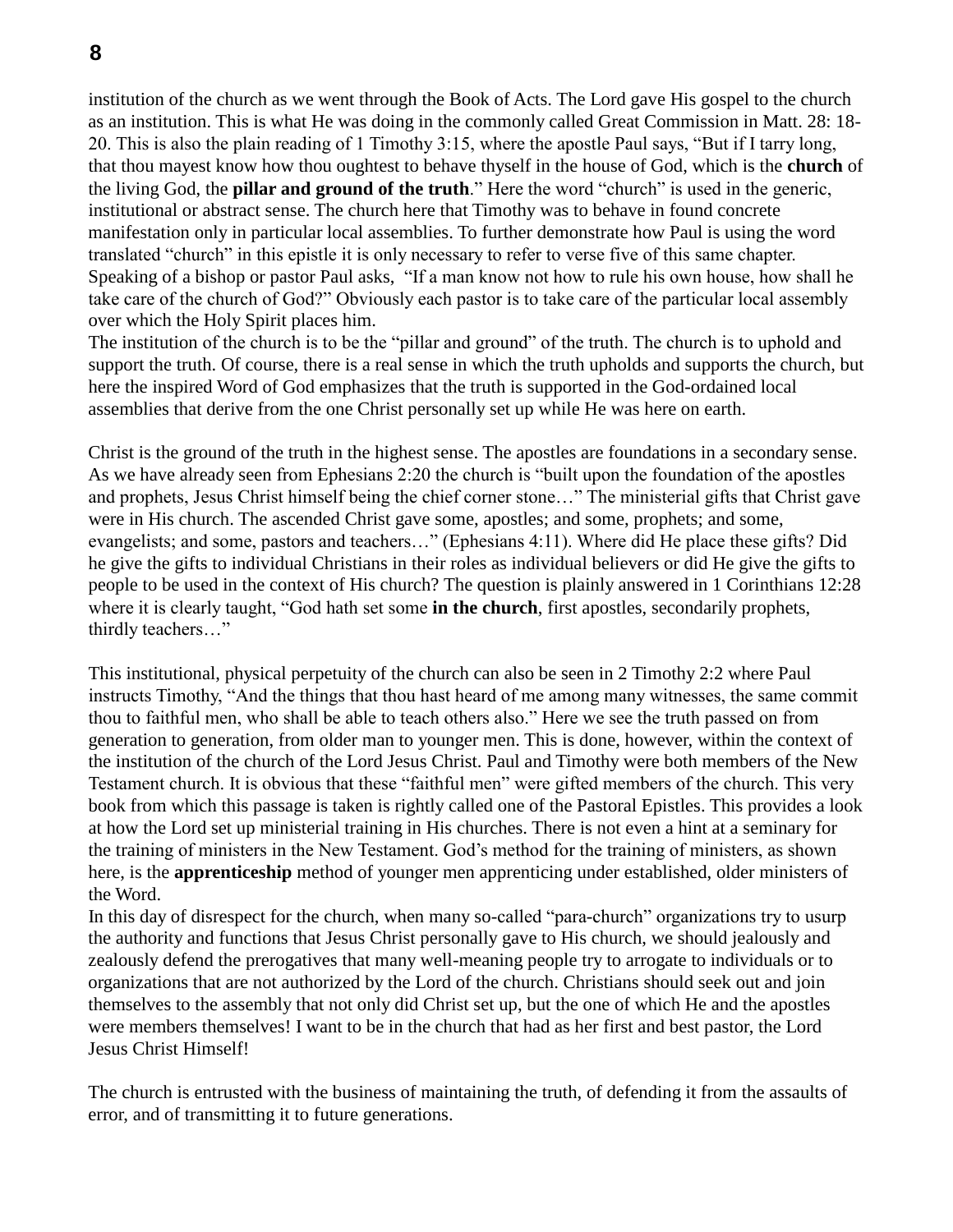#### **Post-Apostolic History**

Even though those of us who believe that Christ will perpetuate the church He personally set up while on earth and will do this till His Second Coming primarily because we believe the Scriptures teach this, do appreciate the light that is thrown on this subject by historical investigation. Here I will not be detailed nor exhaustive, but will consider the subject by giving a general overview.

Obviously when Christ founded His church she was only one. There were no separate denominations when the church was set up. Gradually corruption entered some of the churches. Over a period of time certain pastors began to usurp authority over other pastors and churches. Some men became influential over large territories and claimed unscriptural authority to themselves. Those who held to the Scriptural pattern resisted this and were often ostracized. Eventually many of the most corrupt churches and ministers evolved into what eventually became the Roman Catholic hierarchy. They ultimately achieved a union with the secular powers and thus formed an unholy alliance between church and state. Those who held to the Biblical pattern were looked on as heretical and were in many cases outlawed and persecuted.

The Catholics were in the seats of power and became the "official" church in most of the Western world. Those who parted ways with the Catholic errors lacked official sanction and often had to hide out to avoid persecution. Historians readily admit that there were hundreds of thousands of these "heretics" who existed outside the Roman Catholic Church. These were sometimes collectively known as the "Anabaptists" because they refused to receive Roman Catholic baptism and "rebaptized" those who came to them from "Mother Rome." The Catholics hated them because of this.

The Anabaptist movement was a broad and diverse movement. There were many types of doctrine and practice that were advocated among them. Some of them were heretical. It has been common among both Catholics and Protestants to take the very worst elements of the Anabaptists and to extrapolate their errors to all the Anabaptists. This tactic is not fair and does not promote truth. There is **ample historical evidence** that there were many groups among the Anabaptists who essentially held the doctrines and practices advocated by many Primitive Baptists of today. There is also good evidence that many of these groups had connections with one another and it is reasonable to assume that the church of the Lord Jesus Christ was perpetuated without interruption through some of these Anabaptists. We make this assumption because the truth of perpetuity is taught in the Scriptures. To reinforce us in this belief there is much evidence that the perpetuity occurred among these Anabaptists.

## **The Corruption of the Roman Catholic Church and the Protestant Reformation**

Eventually the corruptions within what had become the Roman Catholic Church became so horrendous and obvious that even many of her adherents were greatly repulsed by them. Several very brave and able men among her ranks began to **protest** these abuses. They wanted to **reform** the Roman Catholic Church, and to rid her of the most flagrant abuses. These men had no intention of leaving the Catholic Church. They believed that she was the true church that had gone into error. By contrast the Anabaptists had long since denounced the terribly corrupt Roman Catholic Church as a false church. Many regarded her as a manifestation of Antichrist.

The men who tried to reform the Roman Catholic Church from within were unable to do so. Instead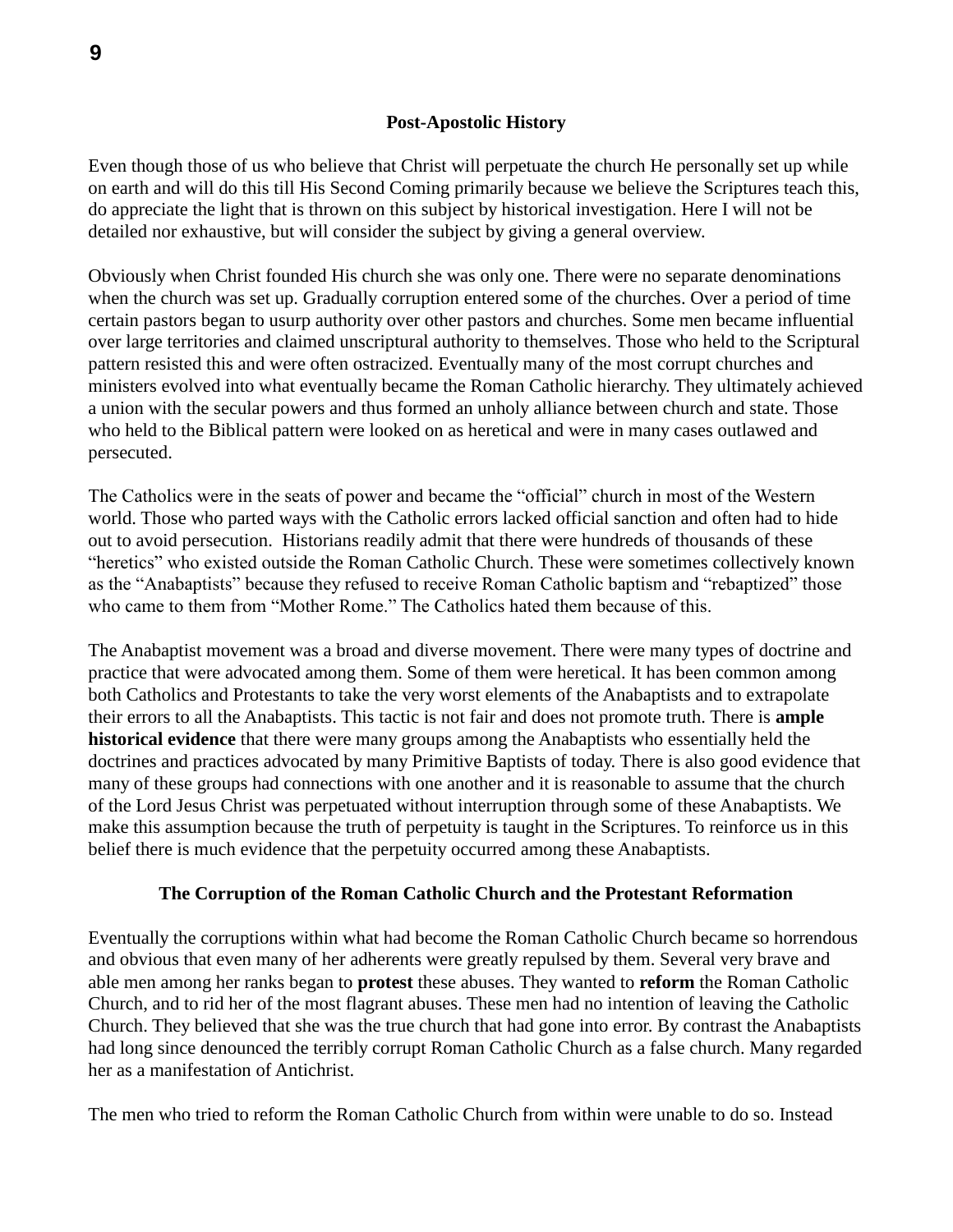they were excommunicated from her and had to leave. In many cases they started their own "churches." John Calvin is the father of the Reformed Churches. John Knox is the father of the Presbyterians. Henry VIII broke away from the Roman Catholic Church and is the father of the Church of England. These reformers chose rather to start their own "churches" than to seek for a home among the true churches found among some of the Anabaptists.

The reformers did rid themselves of the most flagrant abuses of the Roman Catholic Church. They became purer in their understanding of some Biblical doctrines. However, they did not go far enough. They never broke the unholy union of church and state. They did not repudiate the heresy of baptizing infants and of replacing the obvious Biblical mode of immersion with sprinkling for baptism. At one time the Swiss reformer, Zwingli (1484-1531) came to the correct conclusion that infant baptism had no Biblical warrant. Later, for political reasons, he gave up this correct view and began to persecute the Anabaptists.

The Anabaptists refused to recognize these "Protestant" churches. The only baptism they had was from "Mother Rome." The Anabaptists, who eventually began to be called Baptists, regarded the Protestant churches as "Daughters of Rome." Some of them, such as the Methodist Church, which was founded by John Wesley, who was a priest in the Church of England, was regarded as a "grand-daughter of Rome."

To summarize, there are only two groups which make a claim to antiquity that goes all the way back to Christ and the apostles. Loosely speaking we will refer to these groups as the Catholics and the Baptists. All other denominations were formed long after the close of the apostolic era and know who their **human** founders were. The Baptists claim that the only human founder they had is the God-Man, the Lord Jesus Christ!

True Baptists do not claim to be Protestants. They claim they were never in Mother Rome. Sad to say, many modern-day Baptists have forsaken their Biblical and historical heritage and refer to themselves as Protestants. Historically this is a very recent position.

For many different reasons the Roman Catholic Church for centuries periodically persecuted the Baptists. They tortured, banished, and killed them. They burned their writings and tried to drive them out of existence. The Protestants in many instances also persecuted the Baptists. A sad example is found in Switzerland with Ulrich Zwingli. At first he was very sympathetic to them. However, when intense political pressure was put on him, he became their enemy. In 1526 the council of the city of Zurich decided to punish the advocacy of Anabaptist views by drowning those who held them.

# **Church Confined to the Baptists**

For the above reasons, Baptists have historically claimed that the church of Jesus Christ existed only among them. They have often been vilified and misunderstood because of this honest claim. What they claim has also often been distorted. Some have called them intolerant bigots, but this is not true. Of course there may be a few "bad apples" among the Baptists like there are in all other groups, but the Baptists as a whole are not motivated by bigotry. They are honest contenders for what they fervently believe to be the truth.

The Baptists do not believe that only Baptists are Christians. They believe there are many devout, sincere Christians in many Christian denominations. They believe that all true Christians are in the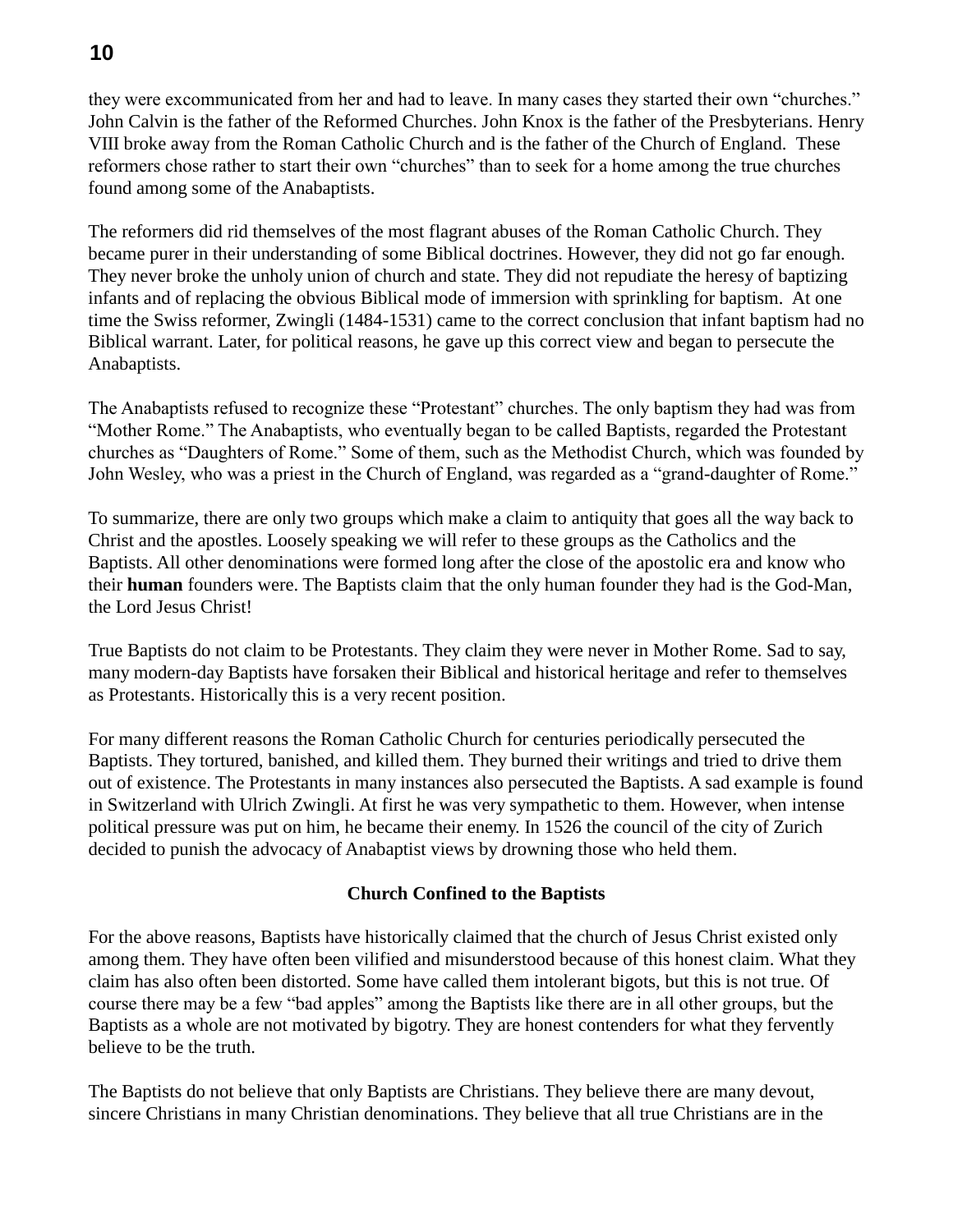# **11**

**kingdom of God**. This is not the place for an extensive discussion on the subject of the kingdom of God, but it should suffice to point out that in most cases in the New Testament the words "church" and "kingdom" are not synonymous. Usually the word "kingdom" has a much broader connotation than does the word "church." The concept of "kingdom" in the Bible is that of "the rule and reign" of God. This rule is manifested in different degrees under different circumstances. In a very real sense, even now, God rules over all. However, in the glorious heavenly kingdom, the rule of God will be consummated and every creature there will do the will of God perfectly and willingly.

All born-again people are in the kingdom of God. This is plain to see from such passages as John 3:3, "Jesus answered and said unto him, Verily, verily, I say unto thee, Except a man be born again, he cannot see the kingdom of God." However not all born-again Christians are in the church of God. Baptists readily acknowledge that they have many Protestant friends who are in the kingdom of God. But they do not acknowledge that they are in the New Testament Church of the Lord Jesus Christ. How could they be? The only authority and baptism their founders had was from the exceeding corrupt and apostate Roman Catholic Church. Moreover the Protestant churches hold to the very unscriptural practice of "baptizing" infants. It is also true that Protestants do not even practice aright the initiatory rite of entrance into the church, which is baptism. Sprinkling and pouring do not constitute baptism. So the Protestants unchurch themselves by a **false origin**, **false practices**, and in many cases, **false doctrines**.

Yet it is beyond dispute that many Protestants obviously love Jesus Christ and demonstrate in their lives that they have spiritual life. We can and desire to have **Christian fellowship** with them, but it is impossible to have **church fellowship** with them.

# **Within the Baptist Family**

At one time most Baptists were more or less in church fellowship with most other Baptists. This was not altogether true, because there have been some serious doctrinal differences. The old **General Baptists** held to a general atonement. They taught that Christ died for each and every member of the human family to give each of them an opportunity to be saved. On the other hand the old **Particular Baptists** held to the doctrine of Particular Redemption. They taught that Christ made a sure and infallible atonement for a particular people, who were His elect. However, most of the Baptists walked together in church fellowship.

There was a serious challenge to this fellowship both in England and in the United States, in the late eighteenth and early nineteenth centuries. An English Particular Baptist preacher, Andrew Fuller (1754- 1815), began to advocate doctrines that were new to the Particular Baptists. In the view of many of them he began to compromise the doctrine of Particular Redemption. He said that the atoning death of Christ on the cross was sufficient to save every human being, but efficient only to the elect. The staunch old heads among the Particular Baptists rightly saw this as deceitful "double talk." The real question was concerning those for whom the atonement was designed. The Scriptures made plain that the Lord Jesus did not die for each human being. The Father did not choose or elect the entire human family to be saved from their sins.

There was much agitation on this and related questions. The controversy spilled over into the United States. The two sides gradually grew farther and farther apart on questions of doctrine and related questions of practice. They coexisted uneasily for a few decades. Finally those who followed the ideas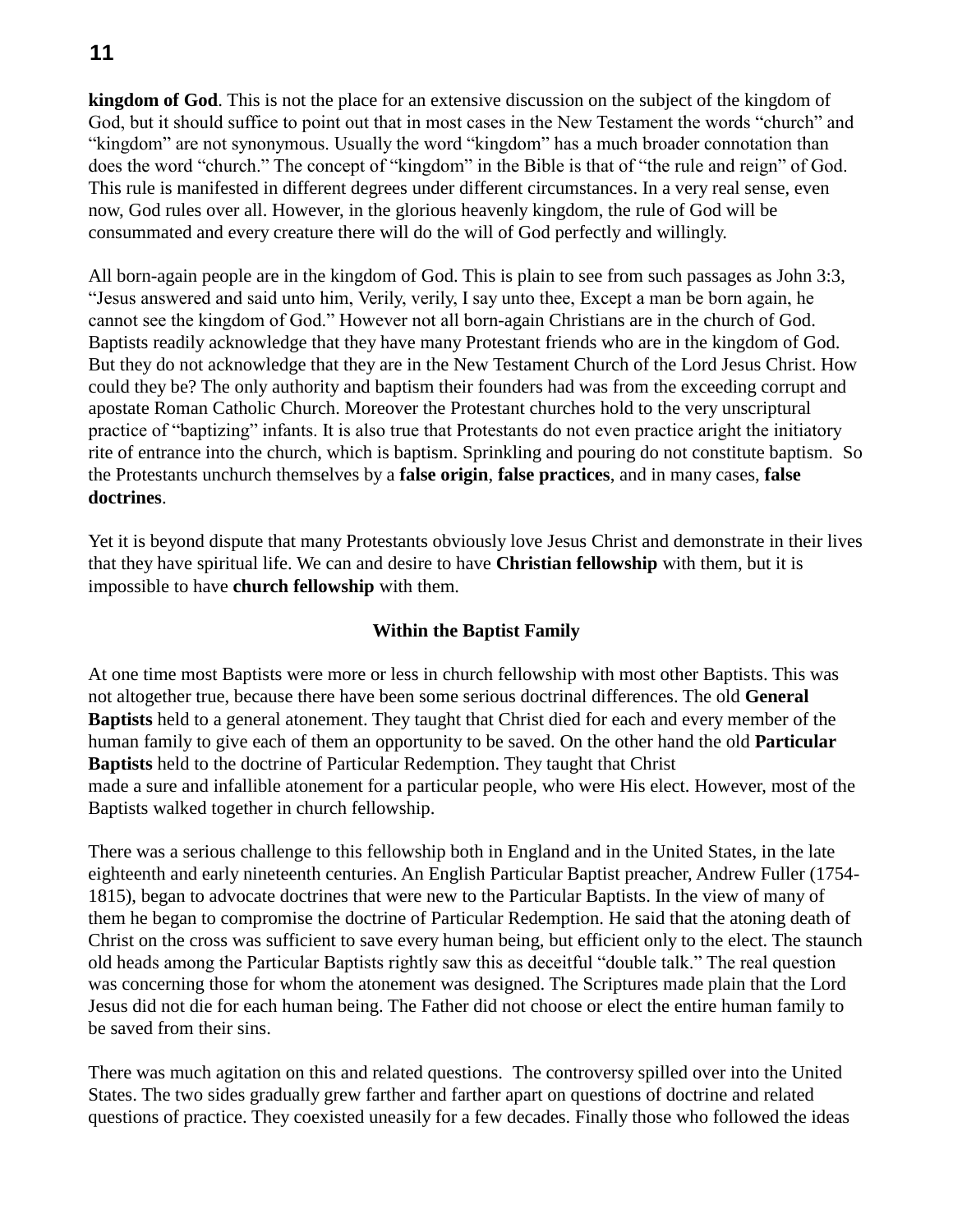of Andrew Fuller, and who were called "Fullerites" became so unsound in their doctrines and practices that the Baptists who were more in line with the ideas of the distinguished English theologian John Gill and were sometimes called "Gillites," came to the conclusion that they must part ecclesiastical ways with the Fullerites. They made statements to this effect in 1827 (the Kehukee Declaration) and in 1832 (the Black Rock Address). Those who adhered to historic Particular Baptist doctrines became known as Old School or Primitive Baptists. The ones who adopted the novel doctrines and practices of the Fullerites became known as New School or Missionary Baptists.

The Primitive Baptists were not bigots. They sincerely believed that the New School Baptists, with their view of an atonement that was dependent on the will of the sinner to make it effective, was a gross departure from the gospel. If a church had ceased preaching the gospel, the Primitives simply believed it was wrong to receive their official actions, such as baptism. They regarded many of the New School Baptists as true Christians. They just believed they were in sufficient error to warrant not recognizing their official ecclesiastical actions as valid.

#### **Denominationalism**

Sometimes, when Primitive Baptists insist that those who come to them from other religious denominations submit to baptism administered by Primitive Baptists, others look upon this as unscriptural and unwarranted. They point out that "rebaptism" is non-existent or very rare in the New Testament. First, it must be noted that so-called "rebaptism" did take place in the New Testament era. The classic case is recorded in Acts 19: 1-5. This is not the place for an extensive discussion of this incident, but a careful reading will show that Paul did, indeed, "rebaptize" these converts who had been previously immersed while having significant deficiencies in their knowledge of the Word of God.

It is also worth noting that "rebaptism" was a rarity in New Testament times, because there were no Christian denominations then. All the churches taught and practiced essentially the same things. No Christians in those days tried to substitute sprinkling for baptism. No Christians then believed in the baptism of infants. Congregational church government was the rule and there were no presbyterian (rule by elders) or episcopal (rule by bishops) or Catholic (rule by the Pope) churches in those days. There were no churches then who had human founders. The only Founder of His church was the Lord Jesus Christ. The doctrine of the early churches was pure salvation by grace. Works salvation (forms of what later became Arminianism) was denounced by the Apostle Paul as "another gospel: Which is not another…" (Gal. 1: 6, 7).

In subsequent centuries, as Satan has tried to corrupt both the church and the gospel, it has been necessary to make stands based on truth. Denominations have been the inevitable result. It is very sinful to engage in unnecessary division; it is also very sinful to not divide when truth is at stake. Jesus Christ brought division while He was on earth. Speaking of Him John 7:43 records, "So there was a division among the people because of him."

#### **Coming to a Knowledge of the Truth**

Sometimes people who have been steeped in false doctrine and/or practice are blessed to come to a knowledge of the truth. Sometimes this may happen to an entire church body. If this is the case, what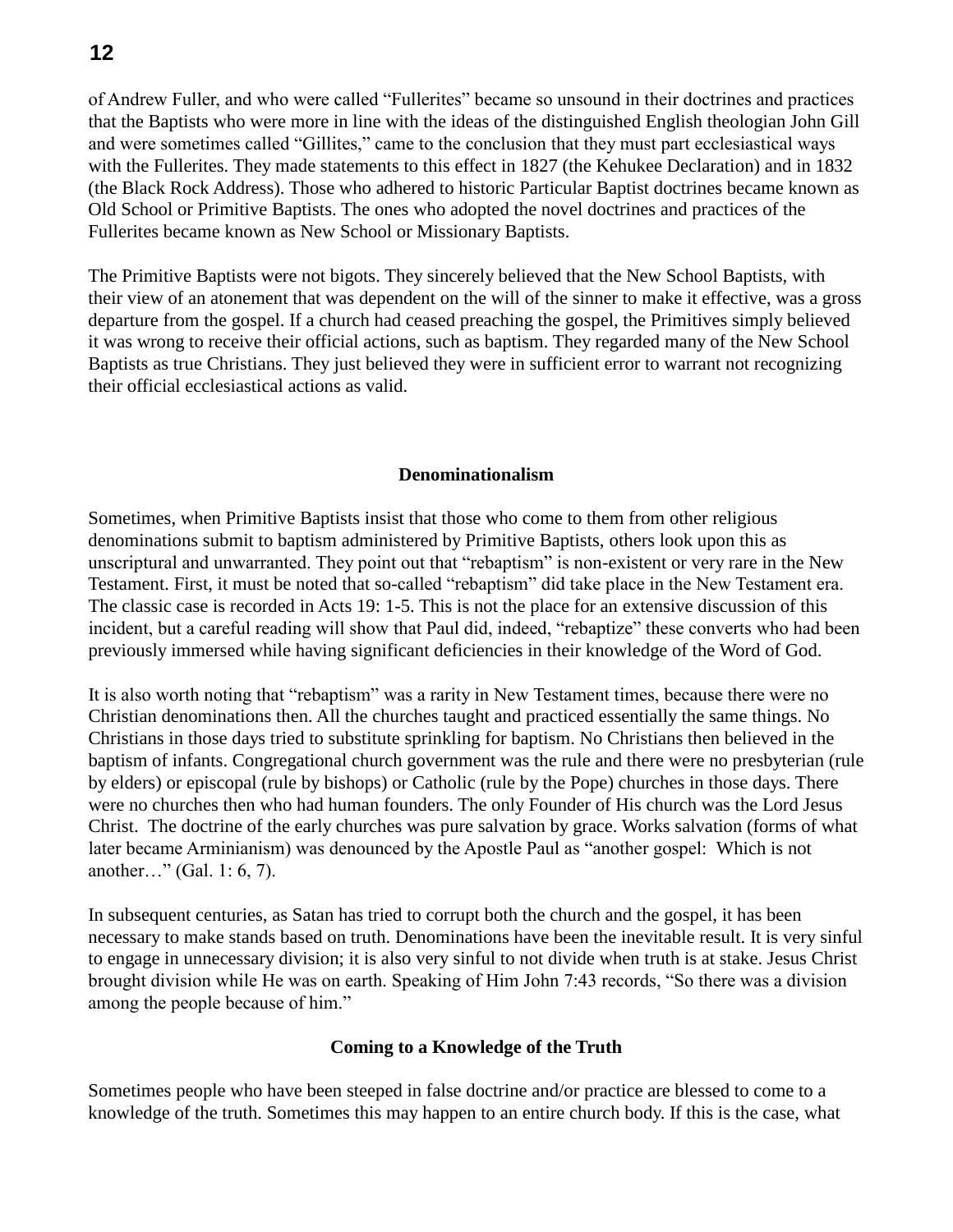should they do? Should they just reorganize, perhaps call themselves by a different name, and go on? The answer is "no," they should not do this. If they have been in substantial error, there is a great likelihood that their official acts, such as baptism, have been invalid. After all they were no doubt baptized in the Name of the Father, Son, and Holy Spirit. However, which Father was this? The one who had a sincere desire for the salvation of all, even though He knows that many will not be saved, or the One Who chose His people in Christ before the world began and will infallibly bring them to salvation? Which Son are we talking about? The one who died to make provision for the salvation of the entire human race without actually securing the salvation of any, or the One Who paid the entire sin debt for each and every one of His elect children, thus assuring them of eternal salvation? Which Holy Spirit are we considering? The one who is wooing each human being and trying to get them to accept Christ or the One Who irresistibly brings salvation to each of the elect? What one believes at baptism is very important.

When individuals or churches who have been in substantial error come to the truth, they should seek out a true church of the Lord Jesus Christ and seek to be joined to her. There have been times when entire church bodies were rebaptized and reorganized. This was the case with the Cincinnati Primitive Baptist Church over 40 years ago. In doing this they showed their respect to the institution that God had preserved down through the ages in fulfillment of His sacred promise.

## **The Nature of Baptism**

There have been many people who were baptized while believing significant error. In many cases they felt a great sense of blessing in their baptism. They then have come to a fuller understanding of the truth of the Scriptures. They realize that the "church" they have been a member of is not preaching the gospel of the Sovereign Grace of God. They discover a Primitive Baptist church which does preach this true gospel and which also strives to adhere to Biblical practices. What should they do? Should they try to join themselves to a Primitive Baptist church without being "rebaptized" or should they submit to baptism administered by Primitive Baptists by one of their ministers. They should willingly and gladly submit to baptism for several sound reasons.

First, it is not surprising that many people who have been "baptized" while in error received a sense of God's approval when they did so. Presumably they were doing the best they knew to follow the Lord when they were so baptized. We serve a merciful and gracious God. When we walk in what light we have He blesses us. However, when we receive more light He expects us to be obedient to that. I have personally known many people who received a great subjective blessing when they were baptized into "churches" which were in great doctrinal error. As far as feelings were concerned they were "satisfied" with their "first baptism." However, in a desire to be obedient to God, they were willing to submit to baptism as entrance into the church that was preaching the truth of Sovereign Grace that they had come to believe and love.

Some people, on the other hand, with commendable sincerity, have said something like this: "I refuse to be baptized again. I believed in Jesus Christ when I was baptized. Baptism is a very personal issue between the Lord and me. I would be violating my conscience if I were to submit to baptism." Admittedly this may be commendable sincerity but it is based on some fundamental misunderstandings of what constitutes true Christian baptism.

#### **Four Necessary Elements**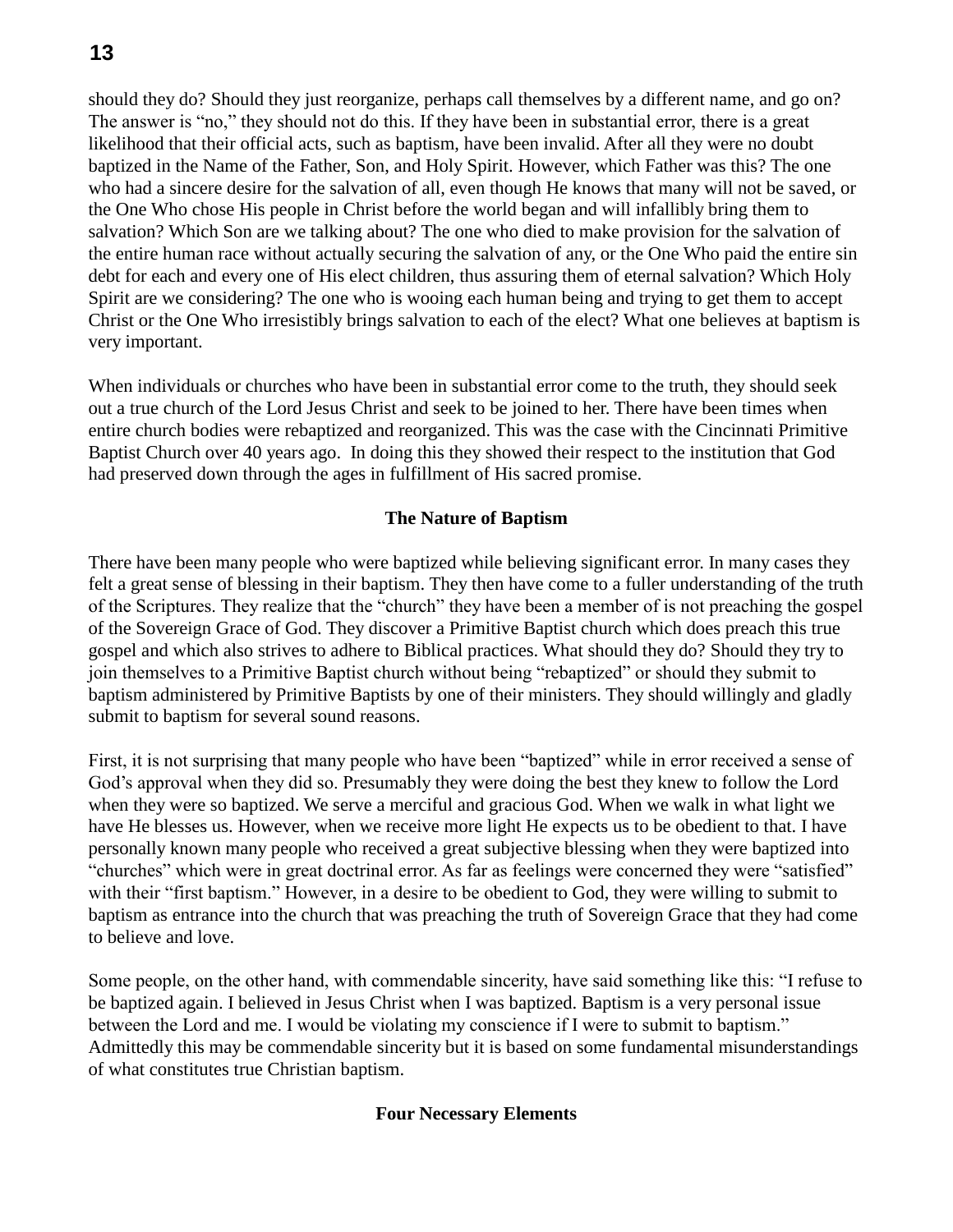According to the teaching of the New Testament there must be four elements to constitute true Christian baptism. To be valid baptism there must be the proper candidate, the proper mode, the proper design, and the proper administrator. If any of these elements is lacking a true New Testament baptism has not been performed.

#### **Candidate**

In the New Testament the only people who were baptized were **believers** in the Lord Jesus Christ. A genuine believer is one who has been born again and has professed a belief in the Lord Jesus. There is not one single instance in the New Testament of an infant or of one too young to know what he was doing being baptized. Infant baptism, which is practiced by the Roman Catholic Church and by her Protestant daughters, was an error that was brought into Christendom long after the death of the apostles. This is not the place for a full discussion of this, but in the so-called "household baptisms" in the New Testament any infants have to be included by inference or guesswork. Infant baptism was an error in practice that was contrived to accommodate the doctrinal error of baptismal regeneration. Socalled "churches" which practice infant baptism are not true New Testament churches.

#### **Mode**

The only proper mode of baptism in the New Testament is immersion. In fact, the word translated "baptize" in our New Testament means to immerse. This is a well-known fact. The New Testament Greek word translated "baptize" is *baptizÃ?.* To cite only one reference to this word, W. E. Vine in his *An Expository Dictionary of New Testament Words* writes, "to baptize, primarily a frequentative form of *baptÃ?*, to dip, was used among the Greeks to signify the dyeing of a garment, or the drawing of water by dipping a vessel into another, etc." A person has to try hard to get around this meaning of baptism. Speaking of John the Baptist, it is recorded, "And John also was baptizing in Aenon near to Salim, **because there was much water there**: and they came, and were baptized." (John 3:23). "Much water" is not needed for sprinkling or pouring! When Philip baptized the Ethiopian Eunuch, "… he commanded the chariot to stand still: and **they went down both into the water**, both Philip and the eunuch; and he baptized him." (Acts 8:38). This would have been totally unnecessary if baptism could have been performed by pouring or sprinkling. Baptism is called a "burial" in Romans 6: 4. A person is not buried by sprinkling or pouring a little dirt over him. In fact, baptism portrays the death, burial, and resurrection of the Lord Jesus Christ. It is a very serious matter to distort this God-ordained picture by changing the mode.

The church of the Lord Jesus Christ is not a **legislative body**. She does not have the authority to change the laws that Christ gave to His church or to legislate new ones. The church is merely an **executive body**. She only has the authority to execute or practice the directions the Lord gave to His church. The Roman Catholics, the Reformers, and some others violate this sacred principle. For example, John Calvin, the learned and famous father of some of the Reformed churches, acknowledged, "it is evident that the term *baptise* means to immerse, and that this was the form used by the primitive Church." (Book Four, Chapter 15, Section 19 of his *Institutes of the Christian Religion*.). However, even with this acknowledgment, he said, "Whether the person baptised is to be wholly immersed, and that whether once or thrice, or whether he is only to be sprinkled with water, is not of the least consequence: churches should be at liberty to adopt either…" This is very serious departure from the Word of God.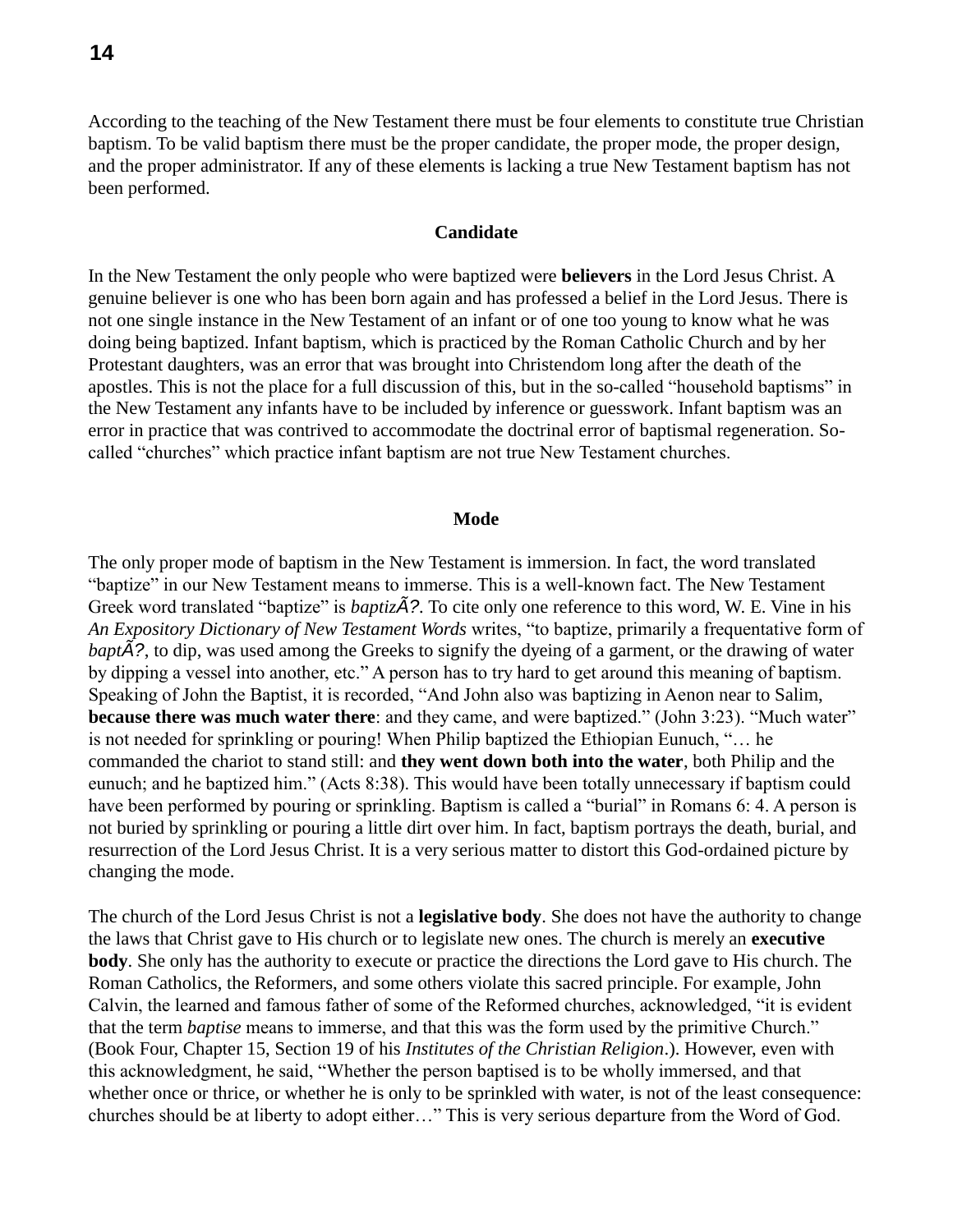The false practice of pouring or sprinkling as an alternative to the God-mandated immersion is not baptism and cannot be accepted by a true, Bible-believing, Bible-practicing church. As stated earlier, there are many acknowledged Christians in organizations that sprinkle babies. Primitive Baptist can and should have Christian fellowship with them, but not church fellowship. They have perverted the very initial church ordinance.

#### **Design**

We must be correct on what the purpose of baptism is for it to be valid. Many denominations believe in baptismal regeneration. They teach that when a person is baptized that is when they become the actual recipients of salvation. There is no eternal salvation without baptism, they affirm. This is not what the Bible teaches. Salvation is alone by the finished work of Christ on the cross for those who were given Him in covenant by the Father before the foundation of the world. This salvation is brought to them infallibly by the regenerating work of the Holy Spirit. Salvation is in no way gained by works or by "sacrament" or by ritual. This is plainly taught in 1 Peter 3:21, "The like figure whereunto even baptism doth also now save us (not the putting away of the filth of the flesh, but the answer of a good conscience toward God,) by the resurrection of Jesus Christ…" A. T. Robertson, the eminent American New Testament Greek scholar, comments on this verse as follows: "The saving by baptism which Peter here mentions is only symbolic (a metaphor or picture as in #Ro 6:2-6), not actual as Peter hastens to explain… Peter here expressly denies baptismal remission of sin."

The design of baptism is to portray the death, burial, and resurrection of Jesus Christ and to provide the means whereby the recipient of baptism avows belief in this finished work of Christ and publicly identifies his allegiance to Jesus Christ and to His church.

#### **Authority**

Not just anyone or just any institution is authorized by God to perform baptism. Some people have such a loose view of baptism that they think that two individuals upon coming to the knowledge of the truth could just "baptize" each other. This is not the case. No one has the right or authority to baptize unless it is given to them from God. Baptism is an ordinance of the New Testament church. Believer's baptism was not practiced under the Jewish theocracy.

The first man who received authority to baptize was, of course, John the Baptist. We have already seen from Mal. 3: 1 and from Isaiah 40: 3 that the Lord sent him "to make ready a people prepared for the Lord." (Luke 1:17). John said of himself, "And I knew him not: but **he that sent me** to baptize with water…" (John 1:33). John was sent of God to baptize. Jesus Christ recognized this authority and in doing so set a good example for all to recognize God-given authority. If the matter of authority were indifferent, Jesus would no doubt have been baptized by someone in Nazareth. Instead He walked approximately 60 miles, from Galilee to Judea, to be baptized by John. We read of this in Mark 1:9, "And it came to pass in those days, that Jesus came from Nazareth of Galilee, and was baptized of John in Jordan."

A close reading of the gospels will plainly show that Jesus Christ gathered his disciples from those who had been baptized by John. Evidently, as long as he was alive, John continued to have the authority to baptize. It seems plain that John, and the baptized disciples of Jesus were baptizing in the same time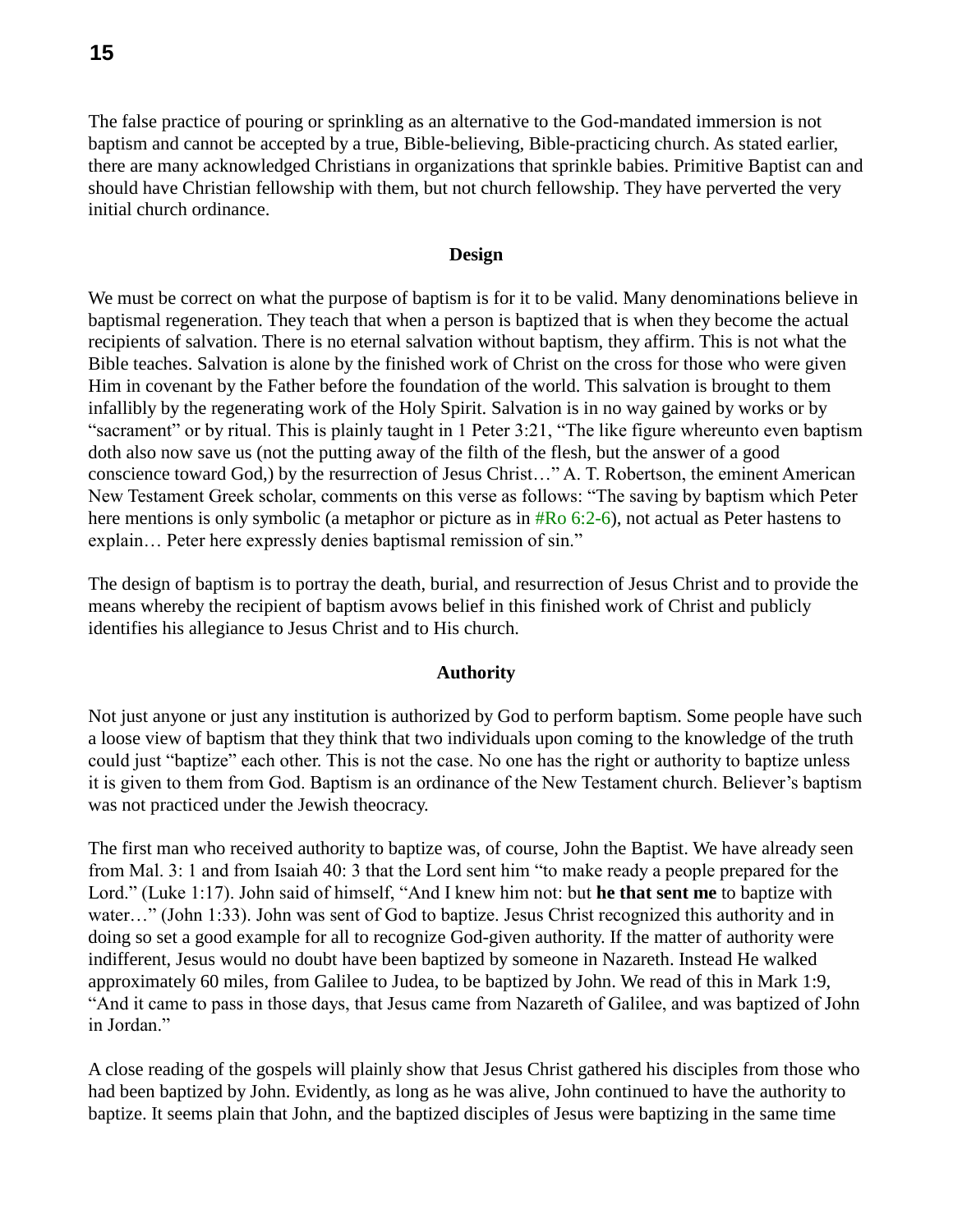frame. John 3:22, 23 reads, "After these things came Jesus and his disciples into the land of Judaea; and there he tarried with them, and baptized. And John also was baptizing in Aenon near to Salim, because there was much water there: and they came, and were baptized." It also seems plain that Jesus was not actually performing baptism Himself, but His disciples were doing so under His authority. This is apparent from John 4:1,"When therefore the Lord knew how the Pharisees had heard that Jesus made and baptized more disciples than John,

(Though **Jesus himself baptized not**, but his disciples,)…" The point here is that there was no one just taking the authority on himself to baptize.

As long as Jesus was on earth, He and the disciples under Him had the heaven-given authority to baptize. Who did He give this authority to after He went back to heaven? Did He give it to believers in their capacity as believers? The answer is "no." As we have seen earlier, the risen Christ, who was about to ascend to the Father, gave the authority to baptize to His apostles as they were considered in their capacity as foundation stones in the New Testament church. We have also seen from the Book of Acts that only authorized representatives from New Testament churches practiced baptism.

So baptism is more than a mere transaction between an individual and his Lord, irrespective of the administrator to whom Christ gave the authority to baptize..

# **The Identity Question**

Considering what has been written above, it should be the paramount aim of pious individuals to carefully identify the institution that God has authorized to perform baptism today. God has given baptism to His church. How are we to identify that church? There seem to be two major identifying marks: the mark of succession, and the mark of truth.

## **Succession or Perpetuity**

We have already examined how God has perpetuated His church over the centuries. He promised perpetuity to her and the inspired book of the Acts of the Apostles shows us how He carried out His promise. We see an actual institutional perpetuity there. The churches in the divinely inspired Acts had actual connections with one another. God perpetuated not only the truth but also the "pillar and ground" of the truth. While the doctrine of church perpetuity or church succession is not very popular today, and many people call adherents of this doctrine anachronistic bigots, it is plainly taught and demonstrated in the New Testament.

#### **Truth**

Another identifying mark of the church is whether or not she preaches and practices the truth as set forth in the Word of God. The Roman Catholic Church claims perpetuity, but she has gone so far from the truth, both in doctrine and practice, that she blatantly invalidates her claims.

Baptists have historically claimed perpetuity, but many of them have gone so far a field from both doctrinal and practical truth that they, too, have nullified their claims.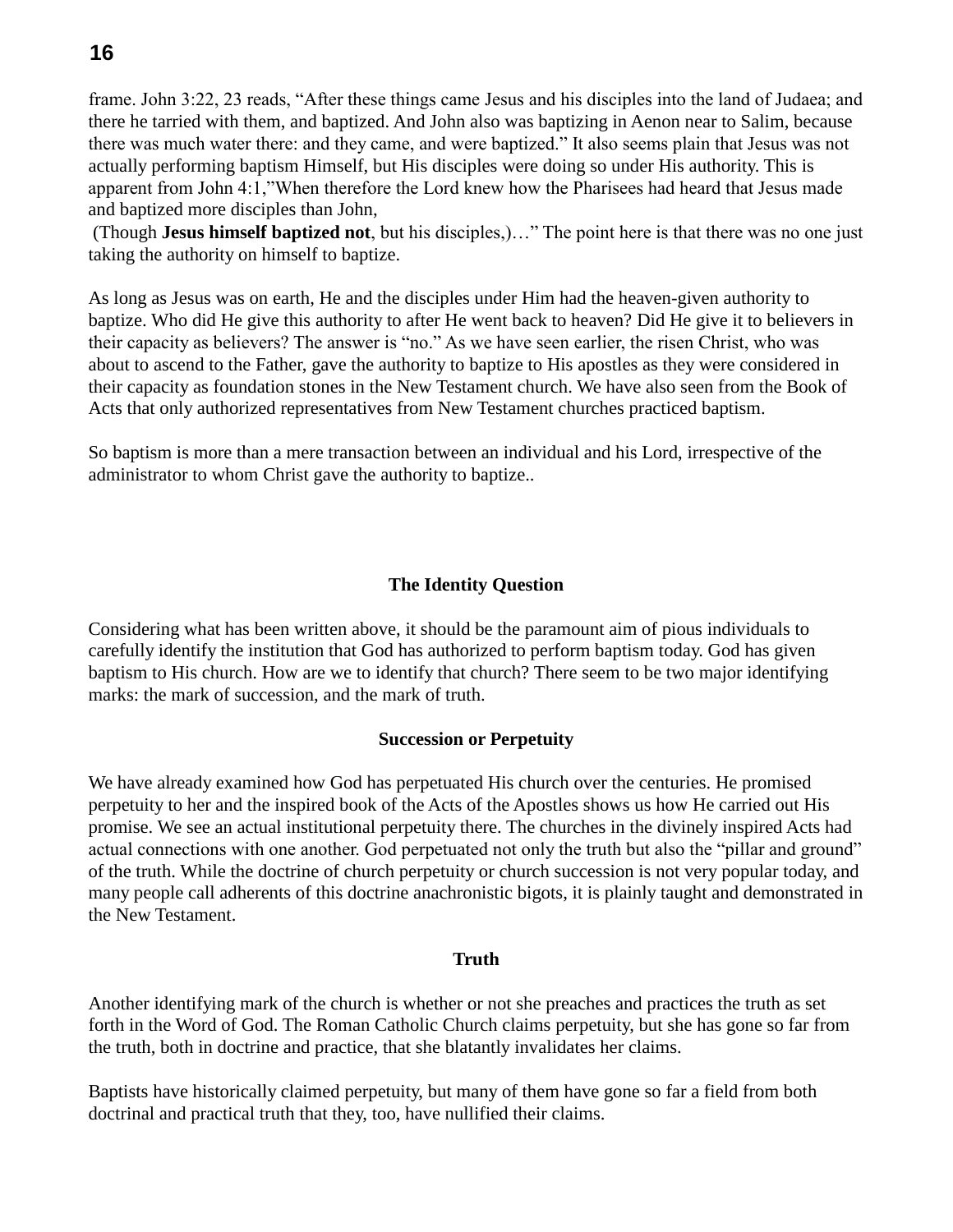#### **Judgment Calls**

In the final analysis, some things are plain and some are not as clear. We all have to make Biblically informed judgment calls. Only God knows for sure whom He considers as true churches. Every denomination that I know anything about draws the line somewhere on the issues we have been discussing. Baptists have not considered the Roman Catholic Church or her Protestant daughters to be true churches. They have serious errors in both doctrine and practice. Some of these, such as baby sprinkling, have been pointed out. Particular Baptists and Primitive Baptists do not consider Arminianism to be the gospel, so they are not willing to acknowledge that institutions that espouse Arminianism to be real churches. Even some churches, which consider themselves to be preaching grace, are not sound enough in the estimation of some to be preaching the pure gospel. Primitive Baptists do not consider the Fullerite errors, which provide a halfway house to Arminianism, to represent the pure gospel of grace. We do not think it wise to fellowship the inconsistent and contradictory "well-meant free offer of the gospel." We believe we are right in rejecting the error of "gospel regeneration." We hold to regeneration being a direct and immediate work of the Holy Spirit without the use of any human means. We think it would be an error to receive baptisms from groups that hold to such error.

Every organization calling themselves a church also has to decide how much doctrinal and practical error they will tolerate before they are ready to part ecclesiastical ways.

Everyone makes such judgment calls. For example, each group has some qualifications as to whom can administer baptism. Most denominations will not allow a woman to baptize. I am sure that very few would allow a homosexual to baptize. Even those groups, who receive some into their organizations from other denominations, usually draw some distinctions. Many "Baptistic" groups will not receive the baptisms from the "Church of Christ," which was established by Alexander Campbell. This is because the followers of Campbell teach the gross error of baptismal regeneration and the "grace" they preach is a thin veneer for works salvation. However, an acquaintance of mine, who pastors an independent sovereign grace group, will accept Campbellite baptism, simply because it is performed by immersion. I think this is greatly in error, and I would not want the church I pastor to receive the baptisms that are performed by the group he pastors.

#### **Receiving Baptism From Others**

Considering that baptism is not done in isolation from the assembly that does the baptizing, we must consider an important fact. When one group receives the baptism that has been administered by another group, they are legitimizing and recognizing that group. To be perfectly plain, if a Primitive Baptist church receives the baptism of a Reformed Baptist church, they are recognizing that the Reformed Baptist church is as much a church as they are. Even if a particular Reformed Baptist church was originally Arminian in theology, and had come to a certain knowledge of grace, but had merely reorganized and changed its name, with no regard to the fact that all they had was Arminian baptism.

The Primitive Baptist church would be recognizing that the Reformed Baptist group is indeed a church even if she deviated on some fundamental points from the Primitive Baptists in doctrine. The Primitive Baptists would be recognizing the legitimacy of the other group even if she held to the errors of gospel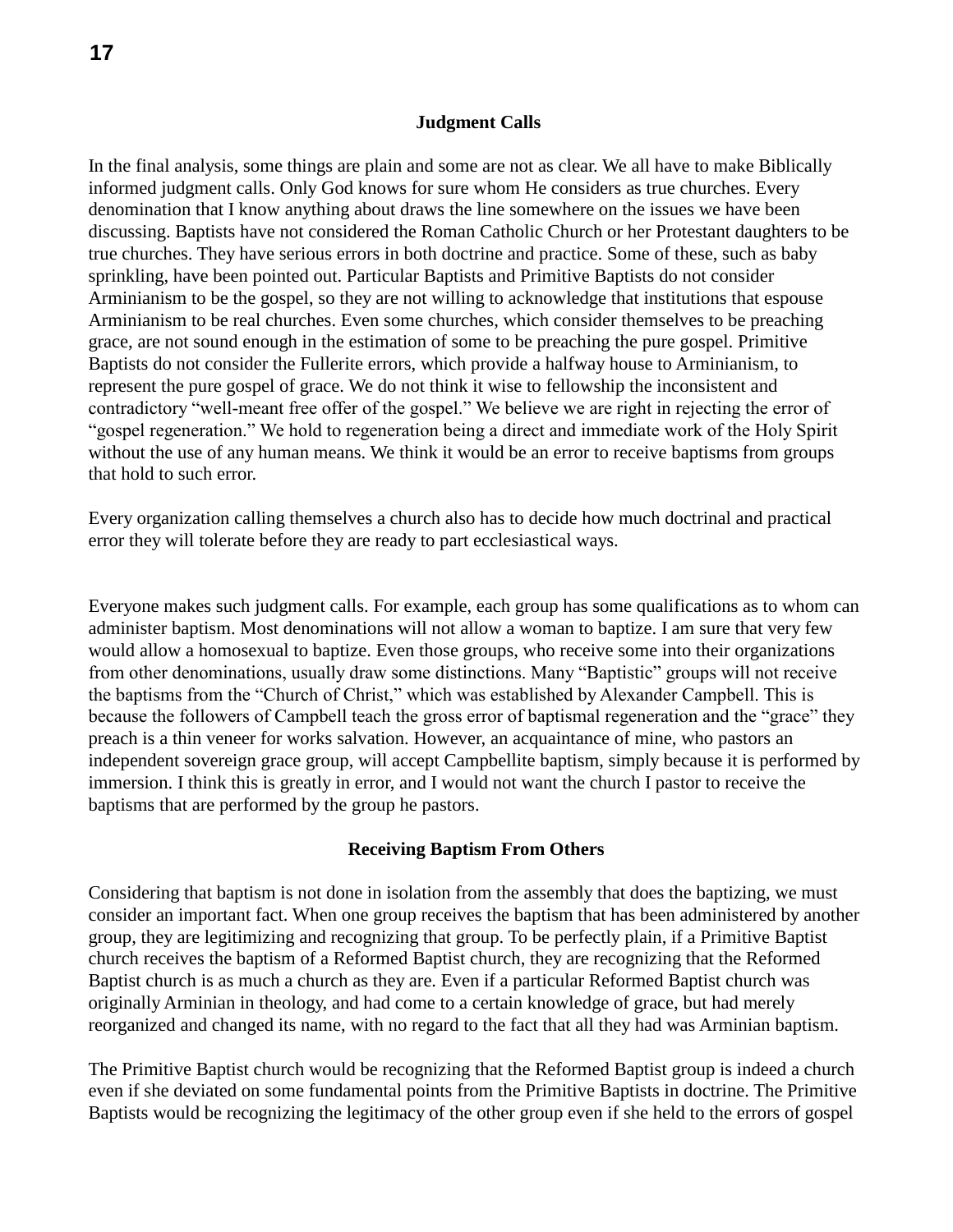regeneration, and the so-called "well-meant, free offer of the gospel." The Primitive Baptists would be endorsing the Reformed Baptist church even if the latter held to the same "Fullerite"view of the atonement that the forefathers of the Primitive Baptists had roundly rejected approximately two hundred years ago.

## **Where I Stand**

Each Christian is obligated to be obedient to His God the best he can as he diligently studies the Scriptures. He must have some Bible-based convictions. He must be humble as he follows these convictions and he must do so in love. This is what I am trying to do.

Based on what I have written above, I fervently believe that Jesus Christ set His own church up while He was here in His human nature. I believe He promised that church would not be destroyed, but that it would continue as an institution in an unbroken line until He returns again. I believe on examining the Scriptures and secondarily by studying church history, that His church has been continued as far as I can discern in the Baptist family. I believe that since the early 1800s the church at least in the United States has been primarily represented by the Primitive Baptists.

I do not believe that "Mother Rome" is a church of Jesus Christ nor are her Protestant daughters. I acknowledge that there may be some real churches in the Baptist family besides Primitive Baptist churches, but I do not know of any at this time. If I could be shown them, I am ready to be convinced. In the meantime, I believe the only proper course is to receive official work only from Primitive Baptist churches. I agree with the Grace Chapel Primitive Baptist Church *Rules of Decorum*-#6, which states: "A brother or sister who hasn't been a member of the Primitive Baptist faith must be received into our body by baptism. Others may be received by letter or by other means, so designated by the church." I will strongly teach and lead the church to follow this principle so long as I am blessed to be her pastor.

If I am not totally deceived I do all this out of a love for God, His truth, and His people, both those who are Primitive Baptists and those who are not. I desire, have, and enjoy Christian fellowship with many for whom I do not have church fellowship. I base my convictions on my understanding of the Scriptures. I know that I am not perfect and may be wrong on some points. I know that I stand where the majority of Primitive Baptists have stood on these matters. I know that I am willing to change my ideas if I can be shown my errors conclusively from the Word of God. However, I would have to be **totally convinced** that I am wrong before I made a change. To my mind, the Scriptures are clear on these issues.

If I did not believe the Primitive Baptists were essentially right on these important matters, I would be looking for a church which is more correct. However I sincerely believe that my dear father in the ministry, Elder Hassell Wallis, who has gone to be with the Lord, was right when he said, "Brother Zack, I realize that the Primitive Baptists are not perfect, and that we must constantly be examining ourselves by the Scriptures. However, I still believe the best place to be on the top side of this old earth, is in a good, Primitive Baptist church!"

I agree with him.